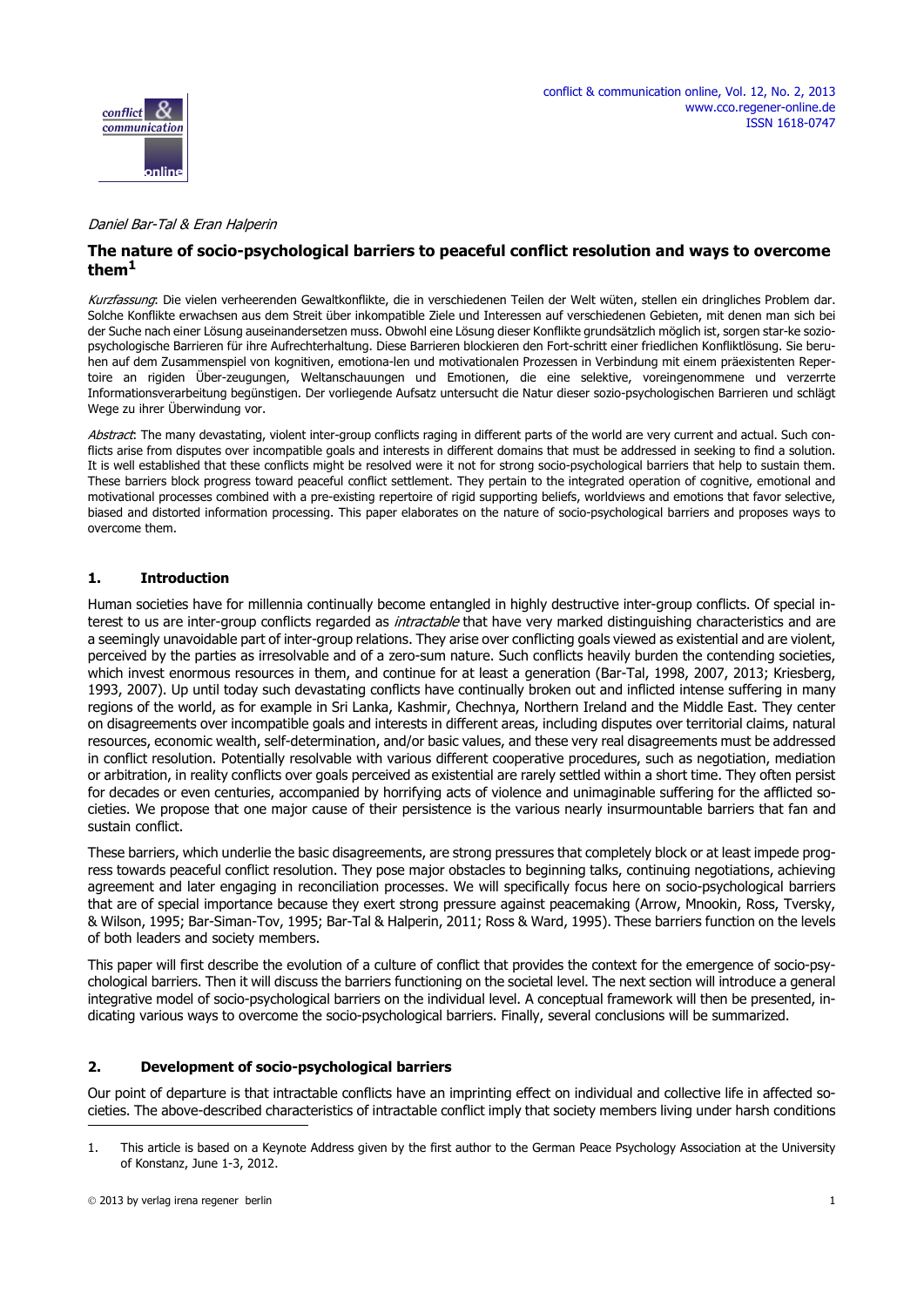of inter-societal conflict experience severe ongoing negative psychological effects, such as chronic paranoia, stress, pain, uncertainty, exhaustion, suffering, grief, trauma, misery, and hardship, with both human and material consequences (see for example, Cairns, 1996; de Jong, 2002; Milgram, 1986; Robben & Suarez, 2000). Furthermore, intractable conflict necessitates the continuous mobilization of society members to support and actively participate, even to the extent of demanding a willingness to sacrifice their lives and fortunes. In dealing with these experiences, society members need to adapt to the harsh conditions, continue to meet their basic human needs, learn to cope with stress, and develop psychological characteristics conducive to successfully opposing the rival group.

A basic premise of this study is that to meet the above challenges, societies locked in intractable conflicts develop relevant sets of functional beliefs, attitudes, emotions, values, motivations, norms, and practices (Bar-Tal, 2007a and b, 2013). These explain the societal meaning of the conflict situation, justify the society's actions, facilitate mobilization for service in support of the conflict, and help to foster a positive social identity and self-collective image. Gradually, the elements of the socio-psychological repertoire crystallize on the individual and collective levels. They form a well-organized system of shared societal beliefs,<sup>1</sup> attitudes and emotions that spreads throughout the society's institutions and communication channels and becomes part of the socio-psychological infrastructure. This socio-psychological infrastructure includes collective memories, $^2$  an ethos of conflict<sup>3</sup> and a collective emotional orientation.<sup>4</sup> These mutually interrelated elements provide the major narratives, motivations, orientations and goals that society members need in order to cope with life under the harsh conditions of intractable conflict and to maintain their support for continuing the conflict. Eventually this infrastructure becomes highly institutionalized and widely disseminated and serves as a foundation for the development of a culture of conflict. This in turn comes to dominate every society engaged in intractable conflict (Bar-Tal, 2010, 2013).

We propose that the consolidation of the socio-psychological infrastructure, as an indicator of the development of a culture of conflict, includes the following four aspects: 1. Extensive sharing: the beliefs of the socio-psychological infrastructure and the connected emotions are widely shared by society members.<sup>5</sup> 2. *Widespread application*: the repertoire is not only shared by society members, but also put into active use in their public and private discourse and is continuously accessible to them. 3. Expression in cultural products: the socio-psychological infrastructure is integrated into popular literature, TV shows, films, theater plays, the visual arts, public monuments, etc. 4. Inclusion in educational materials, the socio-psychological infrastructure shapes the textbooks used in schools and even pervades higher education, as a central theme of socialization and indoctrination.

This introduction presents the basis on which the socio-psychological barriers evolve that serve as powerful forces in societies caught up in intractable conflicts. These barriers are grounded in the culture of conflict, whose pillars are the narratives of the ethos of conflict and the collective memory. The narratives provide a very simplistic, one-sided picture that serves as a prism for viewing the reality of a conflict. In addition, these narratives rest on a foundation of shared emotions that adds still another powerful vector to the functioning of the barriers. All these factors play a major role in blocking in-

<sup>1.</sup> Societal beliefs are the building blocks of narratives. They are defined as cognitions shared by society members that address themes and issues that society members are particularly concerned about and that contribute to their sense of uniqueness (Bar-Tal, 2000).

<sup>2.</sup> The collective memory of conflict describes the outbreak of the conflict and its course, providing a coherent and meaningful picture of what has happened from the societal perspective (Bar-Tal, 2007b, in press; Devine-Wright, 2003; Papadakis, Perstianis, & Welz, 2006; Tint, 2010).

<sup>3.</sup> An ethos of conflict is defined as a configuration of shared central societal beliefs that provides a particular dominant orientation for a society in the present and for the future (Bar-Tal, 2000, 2007b, 2013). It comprises eight major themes about issues related to the conflict, the in-group, and its adversary: (1) Societal beliefs about the justness of a society's goals, which systematize the contested goals, indicate their crucial importance, and provide explanations and rationales. (2) Societal beliefs about security stress the importance of personal safety and *national survival, and outline the conditions for their* achievement. (3) Societal beliefs about a positive collective self-image concern the ethnocentric tendency to attribute positive traits, values, and behaviors to one's own society. (4) Societal beliefs about victimization concern the self-presentation of the in-group as the victim of the conflict. (5) Societal beliefs delegitimizing the opponent are beliefs that deny the adversary's basic humanity. (6) Societal beliefs about patriotism generate attachment to one's country and society by propagating loyalty, devotion, care, and sacrifice. (7) Societal beliefs about unity refer to the importance of putting aside domestic disputes and disagreements during intractable conflicts in order to unite society's forces in the face of an external threat. (8) Finally, societal beliefs about peace identify peace as the ultimate goal of the society.

<sup>4.</sup> A collective emotional orientation refers to the societal characterization of an emotion that, on the individual and collective levels, is reflected in the socio-psychological repertoire, as well as in tangible and intangible societal symbols, such as cultural products or ceremonies (Bar-Tal, 2001, 2013).

<sup>5.</sup> It has been observed that not all members of societies engaged in intractable conflict share the social repertoire equally. Societies differ in the extent to which their members share the societal beliefs of the ethos and the collective memory. Moreover, there are societies that have an ambivalent ethos even at the peak of the conflict, and others may develop them over time.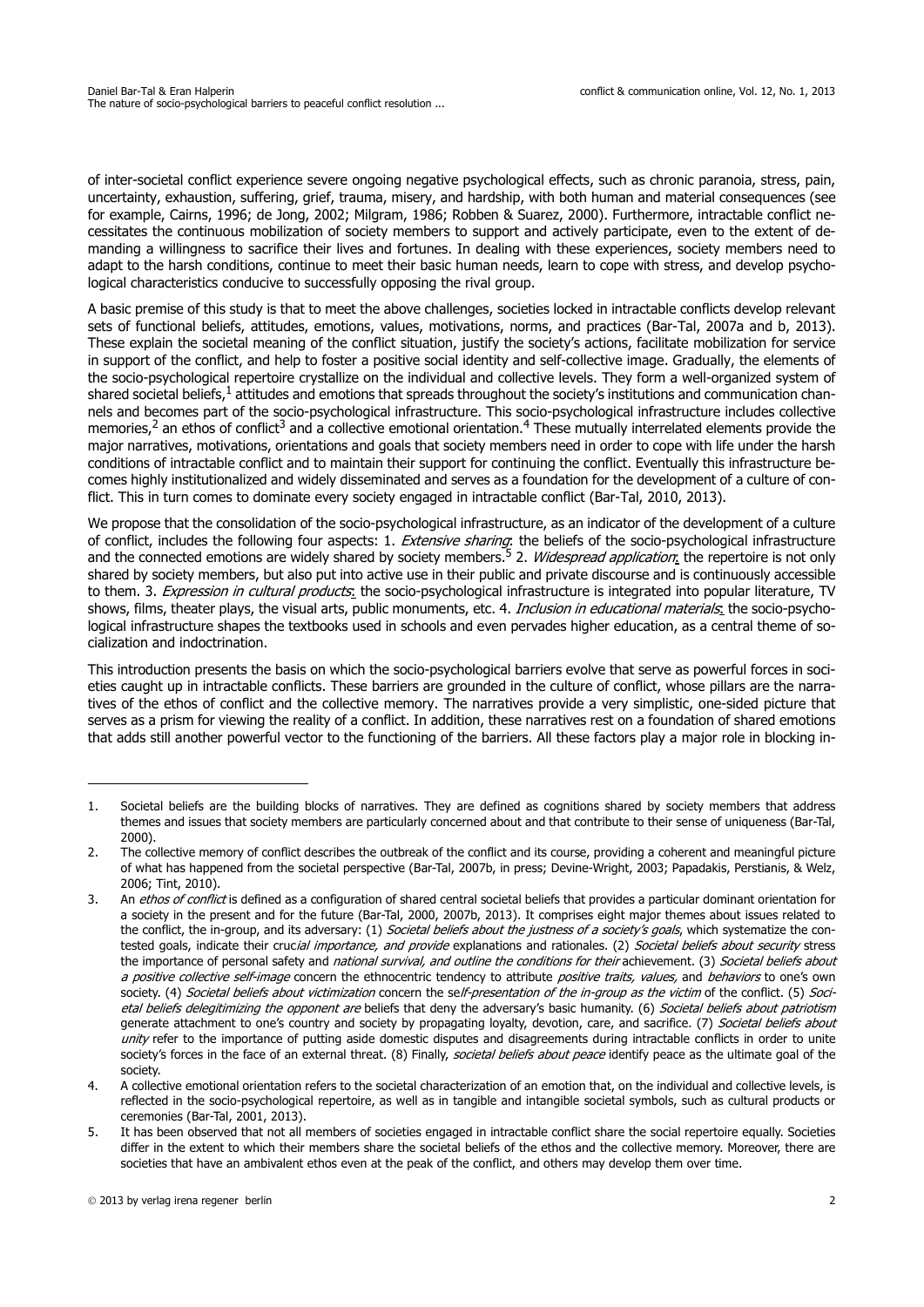formation processing that could offer new perspectives for interpreting a conflict and thereby facilitate the peacemaking process. We can now elaborate on the socio-psychological barriers.

We divide this discussion of socio-psychological barriers into two sections. The first section deals with societal mechanisms that play an active role in positioning barriers to block the flow of alternative information differing from the narratives of the ethos of conflict and the collective memory and pointing to possibilities for peaceful conflict resolution. The second section describes the nature and functioning of the barriers on the individual level that influence the members of societies caught in intractable conflict and help to sustain this conflict. The chief argument advanced in this paper is that although socio-psychological barriers function on an individual level, this is greatly influenced by the dominant political culture of conflict that provides opportunities for communication and imposes restraints on the flow of information about the conflict. They create the social environment in which individual society members acquire information, form impressions and process them. Often societies locked in severe, long-term conflicts actively try to maintain the conflict-supporting narrative and prevent the spread of alternative views that could undermine its hegemony. They use various societal mechanisms to block the introduction and dissemination of information that offers alternative views about the conflict, about the rival, about their own group and/or about the society's conflict goals: The alternative information may humanize the rival and shed new light on the conflict. It may suggest that compromises are possible with regard to goals, that there is a partner on the other side with whom to negotiate a peaceful conflict settlement, that peace is mutually beneficial and conflict is costly, that continuing the conflict will harm the society. It may even provide evidence that the in-group shares responsibility for continuing the conflict and that it has in the past also been guilty of unethical conduct.

These mechanisms can be viewed as societal barriers, as is explained below.

### **3. Societal mechanisms as barriers**

Societal mechanisms are used to block alternative information and narratives from entering societal domains. Even when they spread throughout society, societal mechanisms cause alternative information to be rejected, so that society members will not be persuaded by their evidence and arguments (Bar-Tal, 2007b; Horowitz, 2000; Kelman, 2007). The use of societal mechanisms can be activated by the formal authorities of the in-group – in some cases the state – or by other conflict actors with a vested interest in preventing the dissemination of alternative information. The following mechanisms should be considered:

1. Control of information. This mechanism refers to the selective dissemination of information about a conflict within society by formal and informal societal institutions (e.g., propaganda organs, the military, police and media) that provide information intended to support the dominant pro-conflict narrative, while suppressing contrary information. This is achieved, for instance, by selecting trusted sources for the dissemination of information, by establishing a central organization with responsibility for promulgating official conflict-supportive narratives, and by denying journalists or monitoring NGOs access to particular theaters of conflict (Dixon, 2010).

2. Discrediting counter-information. This category encompasses mechanisms used to discredit information supportive of counter-narratives and/or information sources (individuals or organizations) as unreliable and opposed to in-group interests. Occasionally these methods go as far as delegitimizing the individuals and organizations that originate such information (Berger, 2005).

3. Monitoring. This mechanism, used by formal and informal societal institutions, involves systematic scrutiny of the information disseminated to the public sphere (e.g., school textbooks, NGO reports, mass media news, scientific studies, etc.) in order to identify information contrary to conflict-supportive narratives, to discover the sources of such information and to use sanctions to suppress their informational activities (Avni & Klustein, 2009).

4. Punishment. When individuals and organizations challenge the hegemony of the dominant narrative, they may face sanctions. These sanctions can be formal or informal, of a social, financial or material nature, and are used to discourage challengers from carrying on their activities, and thereby in effect to silence them (Carruthers, 2010).

5. Restricting access to archives. This mechanism aims to block the public release of documents stored in archives (especially state archives) that may contradict the dominant narrative (Brown & Davis-Brown, 1998). Typically, such documents provide evidence of in-group malfeasance, including atrocities, rejected opportunities to make peace, or alternatively there may be information that challenges the negative image of the rival group promulgated by the conflict-supporting narrative. For example, there could be evidence of a sincere peace proposal offered by the rival. The restriction of access to archives can be comprehensive – applying to all persons and all documents – or may also be selective.

6. Censorship. This mechanism blocks information dissemination in various products (e.q., newspaper articles, cultural channels and official publications) if it challenges the themes of the dominant conflict-supportive narratives. Typically, these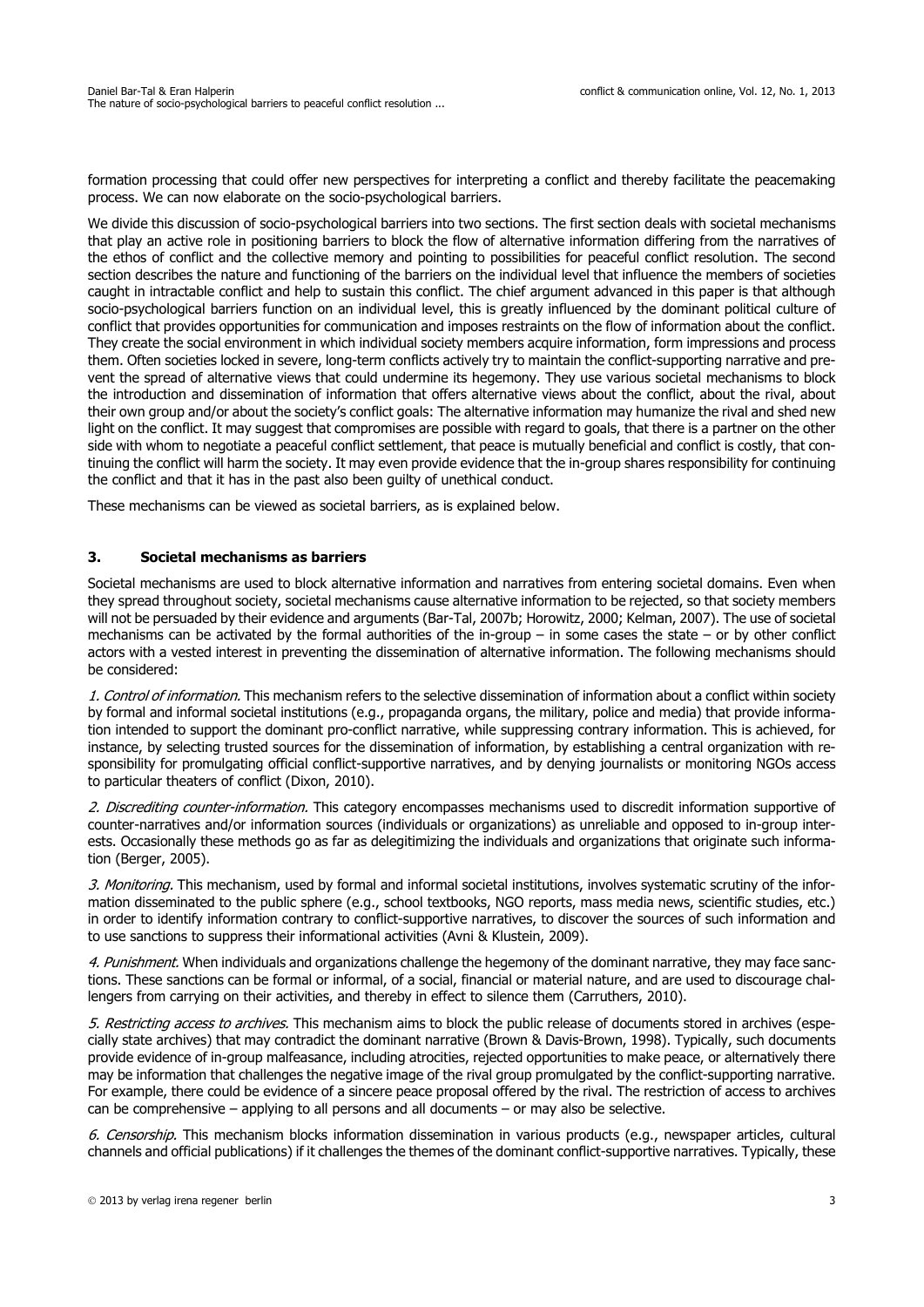products must be submitted to a formal or official institution for approval before they can be released to the public (Peleg, 1993).

7. Encouragement and reward mechanisms. These mechanisms use "carrots" rather than "sticks" to reward and encourage sources, channels, agents and products that promote the socio-psychological conflict repertoire. Authorities may grant privileges to various sources that offer information, ideas, artwork, and other products that transmit and disseminate the official conflict repertoire. In the case of news media, for example, a particular correspondent may receive permission to examine classified information or hold interviews. In the case of cultural products, a writer or illustrator may receive a prize for creative work that praises the culture of conflict. The goal is to show that those who promote the official line can expect to enjoy rewards and privileges. They are meant to serve as models for others to imitate.

The described societal barriers throw light on the context in which society members function on the individual level. Nevertheless, it is important to note that although these mechanisms function to some degree in every society, societies in intractable conflicts differ with regard to their use. Their employment depends on various cultural, political, societal and even international determinants. Also, societies in conflicts differ with regard to how much they need to use societal mechanisms to obstruct the flow of alternative information. In asymmetrical conflicts, one society may have a more solid moralepistemic foundation, more consistent with internationally accepted ethical codes.

We will now discuss how socio-psychological barriers work on the individual level.

#### Experiences and Information – Cues to Peace Building Selective, Biased and Distorted Information Processing General Cognitive and Motivational Biases Freezing Factors 1. Structural 2. Motivational 3. Emotional Major Disagreements Over Goals and Interests Inter-Group Disagreements Over Goals and **Interests** World-Views 1. Values 2. Religious Beliefs 3. Implicit Theories 4. Political Ideologies Ideological and Circumstantial Supporting Beliefs 1. Nature of Relations 2. Nature of the Rival 3. Nature of the In-group Preservation of

# **4. Socio-psychological barriers on the individual level: Freezing**

Figure 1: Socio-psychological barriers to peaceful conflict resolution

A discussion of the socio-psychological barriers on the individual level must begin with a generalization about societies taking part in intractable conflicts. At the peak of a conflict, at least a significant share of society members preserves in their repertoire narratives of the ethos of conflict and of the collective memory; some are even strongly convinced that they are central values. These conflict-supporting narratives form the bulwark of the culture of conflict, providing a specific view of the ongoing struggle that is widely held in a society. Theoretically, conflict-supporting narratives could easily be replaced by well considered, convincing arguments that include information about the costs of the conflict, humanizing characteristics of the rival, the rival's willingness to negotiate a peaceful settlement, human-rights abuses by in-group members, etc.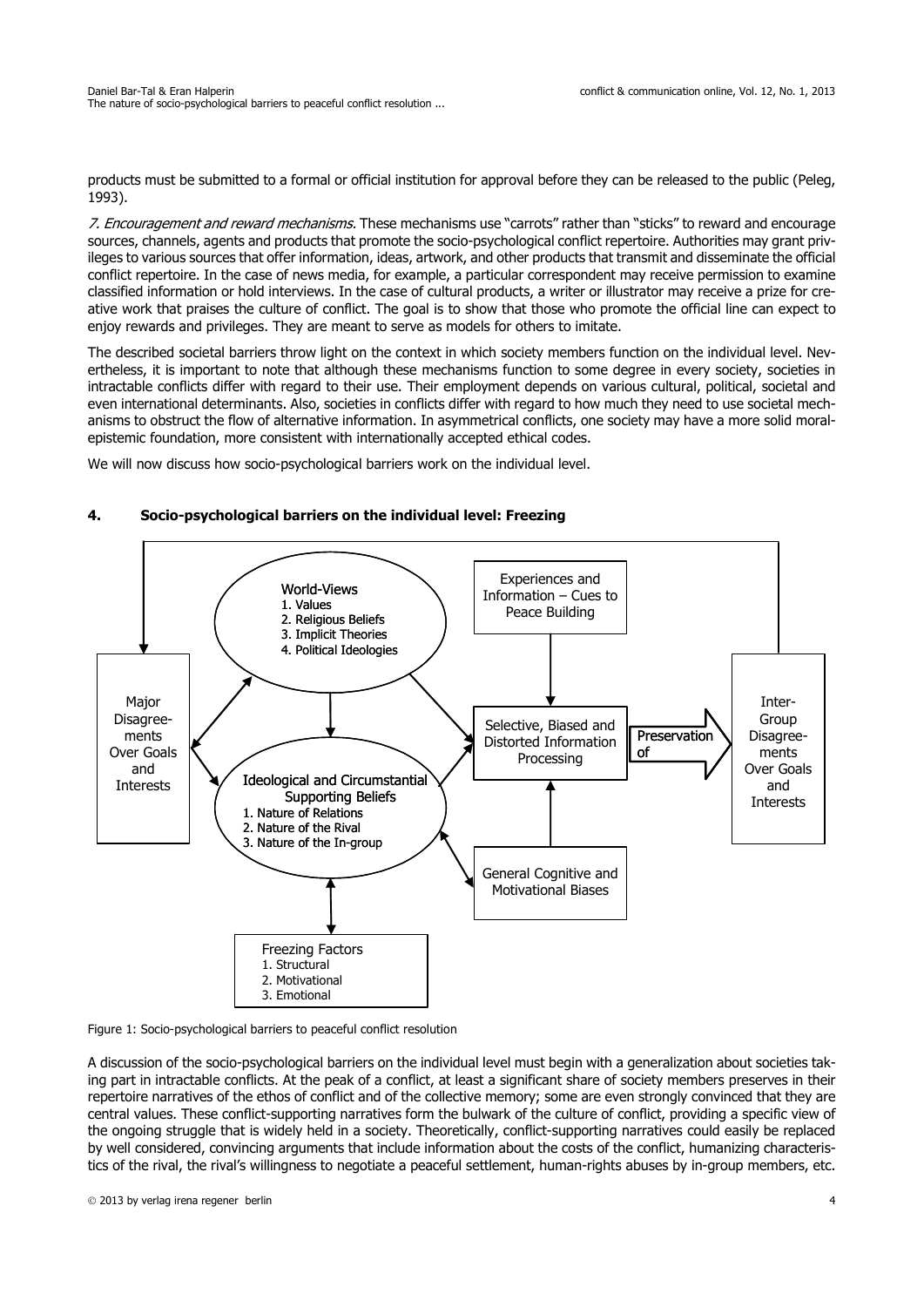But in practice, such a change in beliefs rarely takes place in the short-term.<sup>1</sup> Even when society members receive credible alternative information that challenges their beliefs, they often do not alter them. Among the reasons for this response pattern are socio-psychological barriers. We understand a socio-psychological barrier as "an integrated operation of cognitive, emotional and motivational processes, combined with a pre-existing repertoire of rigid conflict-supporting beliefs, worldviews and emotions that results in selective, biased and distorting information processing" (Bar-Tal & Halperin, 2011, p. 220). Thus, the individual functioning of the barriers results in one-sided information processing that obstructs and limits the spread of new information that could advance the peace process. That means that because of these barriers people are not even interested in being exposed to alternative information that could challenge their strongly held societal beliefs about the conflict (see figure 1). The reason for this closure to alternative information is the *freezing* of societal beliefs by the narrative, which is the essence of how the barriers function (Kruglanski, 2004; Kruglanski & Webster, 1996). The state of freezing is reflected in continuing reliance on widely held societal beliefs that support the conflict, reluctance to search for alternative information and resistance to well-founded arguments that challenge these positions (Kruglanski, 2004; Kruglanski & Webster, 1996; Kunda, 1990). The freezing of the narratives of the culture of conflict is based on the operation of cognitive, motivational and emotional processes, and also a number of socio-psychological factors that we will now elaborate on. (For a more detailed discussion, see the integrated model of socio-psychological barriers to peacemaking in Bar-Tal & Halperin, 2011.) First, we begin our analysis with cognitive processes, focusing on the rigid structure of societal beliefs.

### **4.1 Cognitive-structural factors**

Freezing is a cognitive process that is strengthened by the rigid structure of the conflict-supporting beliefs held by many society members. Rigidity refers to the robust nature of these societal beliefs, which are organized in a coherent manner with little complexity and greatly differing from alternative beliefs (Tetlock, 1989; Rokeach, 1960). Several factors contribute to this rigid structure. First, societal beliefs about a conflict are often interrelated in an ideological structure. These beliefs meet all the criteria of an ideology and as such provide a well-organized system that firmly resists counter-arguments and new information and is almost impervious to change (Jost et al., 2003). Second, as already indicated, these beliefs meet important human needs, e.g., for certainty, significance, understanding, predictability, a sense of security and mastery, positive self-esteem and identity, differentiation, justice, etc. (Bar-Tal, 2007a; Burton, 1990; Kelman & Fisher, 2003; Staub & Bar-Tal, 2003). As a result, because they satisfy such primary needs, they are relatively stable and permanent. Finally, they are also held with a high degree of confidence by many society members, are of central importance and are ego involving, which makes them more robust. All these factors contribute to the rigid structure of the societal beliefs of the ethos of conflict and collective memory, which, consequently, are very resistant to change. These are resolutely upheld even in the face of the most convincing alternative arguments that might lead to peaceful conflict resolution (Petrocelli, Tormala, & Rucker, 2007; Eagly & Chaiken, 1993, 1998; Fazio, 1995; Jost, Glaser, Kruglanski, & Sulloway, 2003; Krosnick, 1989).

It is important to note in discussing cognitive aspects that closure is also affected by *general worldviews*. These are systems of beliefs not specifically related to a conflict that give orientations helping to perpetuate the conflict through the perspectives, norms and values they transmit (Bar-Tal & Halperin, 2011). The list of these general views is long, but among the more distinctive systems we can note, as examples, political ideologies (such as authoritarianism or conservatism) not directly related to the conflict (Adorno, Frenkel-Brunswick, Levinson, & Sanford, 1950; Altemeyer, 1981; Jost, 2006; Sidanius & Pratto, 1999), specific values such as ones related to power or conservatism (Schwartz, 1992), religious beliefs (Kimball, 2002), and *entity theories* about the nature of human qualities (Dweck, 1999). All these worldviews influence the way society members perceive conflict issues and form other beliefs about the nature of the conflict, the rival, and their own group (see, for example, Beit-Hallahmi & Argyle, 1997; Dweck & Ehrlinger, 2006; Golec & Federico, 2004; Jost, Glaser, Kruglanski, & Sulloway, 2003; Maoz & Eidelson, 2007; Sibley & Duckit, 2008).

### **4.2 Motivational factor**

A second factor leading to freezing is *motivation*, because accepted societal beliefs appear to be reinforced by specific closure needs (see Kruglanski, 1989, 2004). That is, society members are motivated to view the accepted beliefs of the ethos of conflict and the collective memory as true and valid, because they fulfill various psychological needs for them (see, for example, Burton, 1990). Therefore, society members use various cognitive strategies to increase the likelihood of reaching conclusions consistent with societally accepted beliefs (Kunda, 1990). In this motivational process, they reject information inconsistent with widely held conflict-supporting beliefs, but accept information that validates their firm convictions.

<sup>1.</sup> Still, the process of change may take place despite great difficulty, over a long period of time and in the face of many obstacles.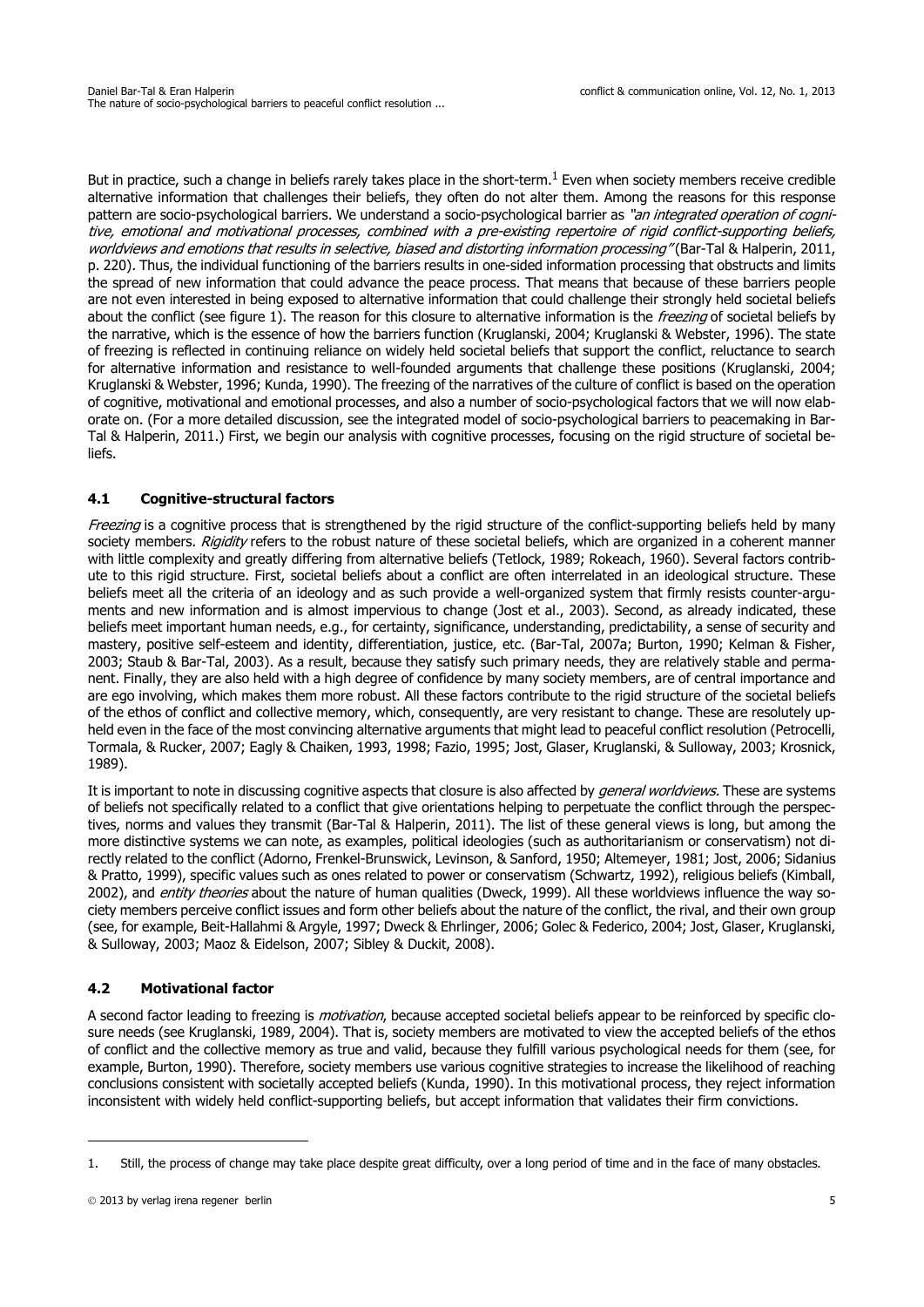### **4.3 Emotional factor**

The third factor that affects freezing is enduring negative *group-internal emotions* such as fear. These emotions function to close society members' psychological repertoires and strengthen the rigidity of their societal beliefs. The link that connects emotions with societal beliefs is the *appraisal component* of emotions. Every emotion is related to a unique configuration of comprehensive (conscious or unconscious) evaluations of the emotional stimulus (Roseman, 1984). This means that emotions are interpreted in the light of societal beliefs, and when evoked, emotions may also instigate beliefs. Consequently, over time emotions and beliefs become closely related and mutually reinforcing. In the case of the societal beliefs of cultural conflict, we find them strongly linked to widespread negative emotions such as fear, hatred and anger. They concern a particular worldview created by societal beliefs, and once established and maintained as lasting sentiments, they activate thoughts consistent with the societal beliefs favoring continued conflict. These are then used to evaluate various conflict-related situations (Halperin, Sharvit, & Gross, 2011).

In sum, freezing triggered by many different factors is the dominant reason the societal beliefs of the culture of conflict function as socio-psychological barriers. The barriers encourage selective information gathering, which means that during intractable conflicts society members tend to search for and assimilate information that validates the societal beliefs of their repertoire, while ignoring and disregarding contrary information (Kelman, 2007; Kruglanski, 2004; Kruglanski & Webster, 1996; Kunda, 1990). But even when ambiguous or inconsistent information is absorbed, it is encoded and cognitively processed to harmonize with the socially supported repertoire, by means of bias, addition and distortion. Recently a thoughtprovoking experiment by Klar and Baram clearly showed that exposure to the other side's narrative is an ego-depleting experience, because it necessitates expending energy and mental resources to cope with the resulting psychological stress. They also illustrated how rival groups process information about their competing narratives. In the study, each of the Jewish and Arab participants was presented with one of two essentially identical stories – about an actual Jewish or Palestinian leader of a paramilitary group. Then, 90 minutes later they were asked to reconstruct the story. The researchers found that Jews and Arabs, on the one hand, added positive details to stories about *their heroes* and left out negative ones about them, and, on the other hand, added negative details to stories about *rival leaders* and left out positive ones (Klar, 2011; Klar & Baram, 2011). Along these lines, other studies have even found that cognitive processes are so biased in favor of the initial narratives people possess that it is very hard for them to change these narratives even when they are discredited (Ecker, Lewandowsky, & Tang, 2010; Lewandowsky, Stritzke, Oberauer, & Morales, 2009).

Moreover, since the repertoire is inculcated in the early years of childhood via societal institutions and channels of communication, we may assume that almost all members of the younger generation will assimilate the contents of the societal beliefs of the culture of conflict. Indeed, a recent study by Ben Shabat (2010) found that by the age of 6-8, Israeli children tend to hold the societal beliefs of the ethos of conflict even when their parents support peacemaking. It seems likely that during childhood most of this generation will come to regard conflict-supporting beliefs as valid and truthful, if they have been systematically inculcated in educational institutions. It is also possible that if a peace process begins and makes progress, at least some will adopt alternative beliefs that support peace. But important recent empirical findings from Israel indicate that even when over the years society members acquire alternative beliefs and attitudes that support peacemaking, the repertoire with which they are indoctrinated at a early age persists in the form of implicit beliefs and attitudes and exerts an automatic influence on information processing in times of stress (Sharvit, 2008).

Two studies have investigated the functioning of socio-psychological barriers like those presented in this paper:

Halperin and Bar-Tal (2011) did a survey study with a large-scale correlative design, using a nationally representative sample of Israeli Jews. The survey included scales that captured a picture of the potential socio-psychological barriers described in the model. These consisted of: a) general *worldviews* (values, implicit theories about groups, authoritarianism and political orientation) and b) conflict-supporting societal beliefs, such as specific *long-term beliefs* (the self-perception of the in-group's collective victimhood and the delegitimization of the rival group), and circumstantial beliefs about the current situation in the conflict. The dependent variables (the effects of the independent variables, i.e., the psychological barriers) included openness to new and positive information about possibilities for a peaceful resolution of the conflict and the ways peace-supporting compromises are assessed.

An analysis of the results with Structural Equation Modeling confirmed the basic patterns predicted by the theoretical model. People with rightist political orientations, authoritarian personalities and entity theories about a group's malleability tend to express higher levels of delegitimization of the opponent and higher levels of collective victimhood attitudes. Interestingly, traditional values also predict a sense of collective victimhood, but not the delegitimization of the Arabs. Finally, circumstantial beliefs are positively associated with rightist political orientations, traditional values and entity theories regarding groups.

As was also hypothesized, the results show that support for compromise is predicted by openness to new conflict-related information. Modification indices led to the incorporation of direct paths between political orientation and compromise, as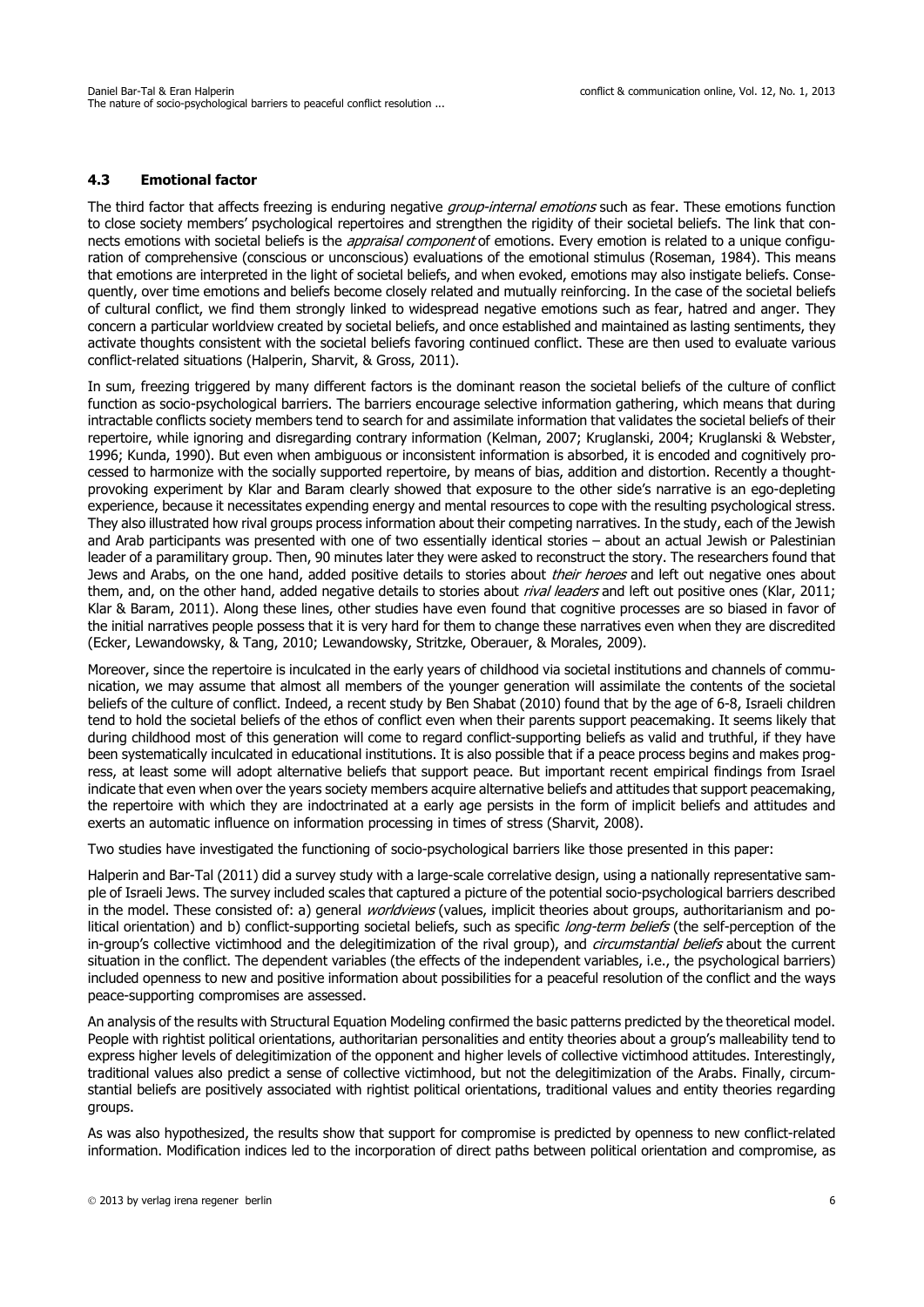well as between all three societal beliefs (i.e., delegitimization, victimhood and circumstantial beliefs) and support for compromise. In general, the results showed that people with a rightist political orientation, persons who tend to delegitimize Palestinians, and those who see Israel as the ultimate victim are less supportive of compromise.

Of particular importance are findings clearly showing that within the context of conflict a great variety of psychological factors increase people's closed-mindedness. As predicted, delegitimization of the opponent and collective victimhood all decrease openness to new alternative information. It is noteworthy that modification indices led to the addition of two other direct paths between individuals' values and their levels of openness. While traditional values tended to decrease openness, universalistic values led to more openness. When we combine these results with the previous findings, it becomes clear that people's general values, as well as their specific beliefs about the conflict and the opponent, influence their levels of support for compromise, both directly and through the mediation of openness to new alternative information.

More recently, Porat, Halperin, and Bar-Tal (2012) specifically investigated the effect of the ethos of conflict on information processing about the Israeli-Palestinian conflict. Israeli Jews were the study subjects. Their level of adherence to the ethos of conflict was assessed, and they were then presented with a hypothetical peace proposal offered by the Palestinians. They were asked to decide how they thought Israel's leaders should respond to this proposal. The experimenters gave them a decision matrix containing new information relevant to the decision to be taken and told them that they could obtain additional information to help them decide. Using Decision Board software (Mintz, Geva, Redd, & Carnes, 1997), the study traced the participants' general processing tendencies (e.g., the time they spent searching for new information, the amount of information processed), as well as the type of information processed (information favoring/opposing the proposal). The results clearly showed that the ethos of conflict exerted a steering effect on the search for information and the final decision. Specifically, high levels of the ethos of conflict resulted in spending less time searching for information, examining fewer new information topics, and devoting less time and effort to considering alternative information than when there was a low level of the ethos of conflict. Ultimately, consistent with this behavior, participants with a high level of adherence to the ethos of conflict tended to reject the peace proposal.

Of special interest in this study were signs of asymmetry in the effects of different levels of adherence to the ethos of conflict. While participants high in adherence to the ethos differed from those low in adherence with regard to openness to information supporting the peace process, the former did not differ from the latter in their search for information opposing this process. In other words, individuals identified as strongly supporting the societal beliefs of the ethos of conflict were as a rule more closed to new information of any sort. Not only did they ignore information opposing their views, they also made very little effort to search for information supporting their pro-conflict views, similar to participants low in adherence to the ethos, who likewise did not look for pro-conflict information.

Focusing on information processing variables first, we see that they indicate a lack of openness to information that might provide a new understanding of the conflict situation – which could in turn increase support for the peace process. The ideological belief system that constitutes the ethos of conflict reinforces adherence to conflict goals, the delegitimization of the rival, and in general the continuation of conflict (Bar-Tal, 2007a, 2011, 2013). However, in order to resolve conflict peacefully, these beliefs must be unfrozen, for example, by information providing new (and more positive) insights on the rival, the goals, the costs of the conflict, and opportunities to initiate a peacemaking process. Such information is essential, since it may open up a new perspective on the conflict and the rival (Bar-Tal & Halperin, 2009). Openness in information processing – a readiness to recognize and search for new information – is thus especially important.

In sum, the presented model and its empirical evidence highlight the powerful impact of long-term socio-psychological forces on the way people in intractable conflicts process information and form specific positions on peacemaking. Mapping the barriers should be thought of as an initial step toward discovering new ways to eliminate them. In order to overcome the socio-psychological barriers, society members and leaders alike should open themselves to new alternative information that presents possibilities for peacemaking, and then begin to entertain possibilities for the peaceful resolution of the conflict. We will now outline a number of initial ideas for breaking through socio-psychological barriers.

### **5. Overcoming socio-psychological barriers – The influence of beliefs about losses**

In most cases, peacemaking involves, on the one hand, bottom-up processes in which groups, grassroots activists and civil society members support the ideas of peacebuilding, and also act to disseminate them among their leaders. On the other hand, peacemaking also requires top-down processes in which emerging leaders initiate, or join in efforts to begin, peacemaking processes, which must include persuading society members of the need for a peaceful conflict settlement and for bringing about such a settlement. But in all these cases, unfreezing is the key process that leads to change in the conflictsupporting repertoire.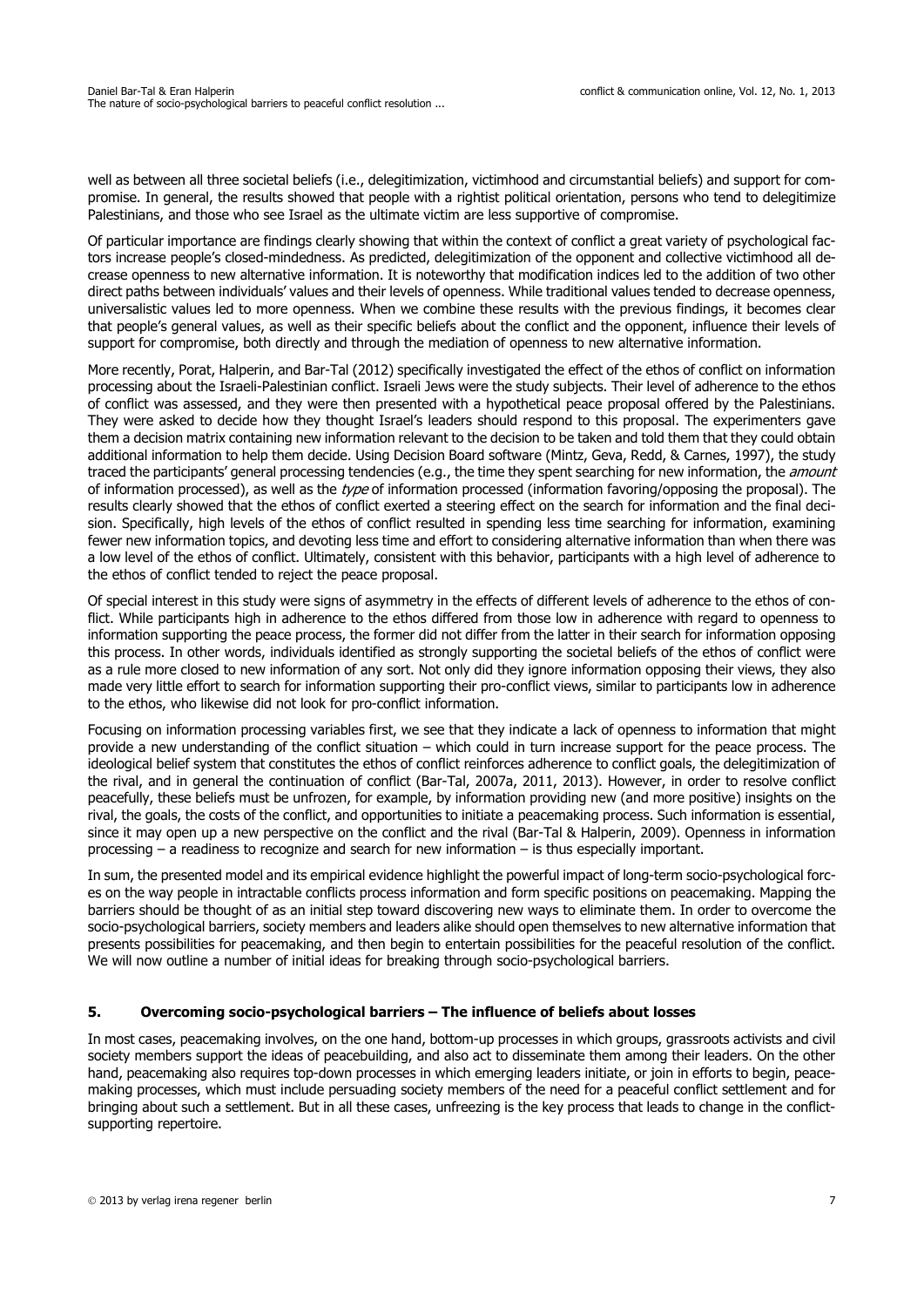### **5.1 Unfreezing process**

According to Lewin's classic conception (1947), all societal change must begin with cognitive change. For individuals and groups that means *unfreezing*. Hence, for there to be any acceptance and internalization of alternative beliefs about a conflict or peacebuilding, it must be possible to destabilize the rigid structure of the dominant socio-psychological repertoire about the conflict, as described above. This gives rise to special challenges, because in many conflict situations this process begins with a minority that must have the courage to present alternative ideas to other society members.

In the social climate of conflict, an awareness of the need to support the peace process is a prerequisite for beginning the difficult task of peacebuilding. On the *individual psychological level*, the process of unfreezing usually begins with the spread of a new idea (or ideas) inconsistent with accepted beliefs and attitudes that creates some sort of tension, dilemma or even personal psychological conflict. These may cause people to shift away from their basic position and look for alternatives (cf., e.g., Kruglanski, 1989). The new idea is called an *instigating belief*, since it motivates the society members who develop it to reevaluate the accepted societal beliefs of the culture of conflict, and in some cases, it may lead to unfreezing (see the detailed discussion in Bar-Tal & Halperin, 2009). The content of an instigating belief can originate from various different domains that pertain, e.g., to the image of the rival, the history of the conflict, social or political goals, new threats, and so on. What matters is that the content of the instigating belief challenges at least some widely held beliefs in the system. Thus it may suggest that the rival is also human and could be a partner in negotiations, or that members of the in-group have also violated ethical codes, or that the society's goals are unachievable, or that the costs of a conflict are inordinately high and are imposing extreme hardships on the society, or that in the long run society will pay an unjustifiably high price for not settling the conflict, and other similar views.

Important in this process is that the instigating belief should be of high validity and/or come from a credible source  $-$  so that it will be hard to ignore. The instigating belief must be powerful enough to elicit *cognitive dissonance*, to use Festinger's term (1954). In other words, this belief must motivate society members to pause and make an effort to harmonize their dissonant beliefs. This does not mean that every society member must reflect on the instigating belief, but it is possible that at least a few will become aware of the belief and be motivated to reflect on its implications. The belief can arise from personal experience or from an external source, but once absorbed and considered, it may eventually lead to an unfreezing process. If this happens, at least some accepted beliefs will be rejected, and a new *mediating belief* will emerge that calls for changing the context of intractable conflict. A mediating belief will be the logical outcome of cognitive dissonance, if the dissonance is resolved in the direction of accepting the instigating belief as providing valid information (see the intrapersonal socio-psychological process described by Kruglanski, 1989). Mediating beliefs are usually stated in the form of persuasive arguments: "We must change our strategy, or we are going to suffer further losses." "Some kind of change is inevitable." "We have been on a self-destructive path; we must change our goals and strategies." "The proposed change is clearly in the national interest; it is necessary for national security" (Bar-Siman-Tov, 1996). These persuasive arguments can open a discussion of alternatives and thereby expand the process of unfreezing begun by instigating beliefs. One key alternative may emerge in this process, which is to suggest that peaceful conflict settlement can change the direction in which a society is moving. The spread of this idea is the first step on the road to peacemaking. This description may sound simplistic, but in essence, the idea must arise and be disseminated among society members. As an example, already in the early 1980s Pieter Willem Botha, the conservative leader of the National Party of South Africa, who came to power in 1978, began to reflect on a number of unequivocal indicators. These included internal violence, deterioration of the South African economy, strong demographic growth of the Black population, South African isolation, and so on. Serving as instigating beliefs, these indicators made him realize that the country could not continue as in the past and needed to make reforms and start negotiations with the African National Congress. This logic illustrates the development of mediating beliefs (Beinart, 2001).

The process may appear rather simple in this description – but it is not. The fact is that many societies caught in intractable conflicts find it extremely hard to grasp such basic ideas. The described process begins on the individual level, often with a very small group of society members who either develop it together or unite based on their separate understandings of the situation. In some intractable conflicts, a group of society members may be present, who already at an early stage oppose the conflict and support nonviolent resolution. Nevertheless, in many intractable conflicts the existing or evolved minority must persuade other society members of the need to settle the conflict peacefully. Usually, this requires making compromises concerning the more extreme conflict goals pursued by the society. Eventually this process may lead to the evolution of a widely shared peace-supporting repertoire and even to an ethos of peace, as will be described below. Thus, a process that begins on an individual level moves up to the group level and rises further to the societal level.

From another perspective, it is possible to see the process of change as relating directly to the socio-psychological repertoire that society members share about the conflict and the rival – that is, the narrative belonging to the culture of conflict. This narrative is one-sided and simplistic, selective, biased and distorting. Of special importance in this situation is the closure, caused by socio-psychological barriers, of society members to accepting any alternative information. In this psycho-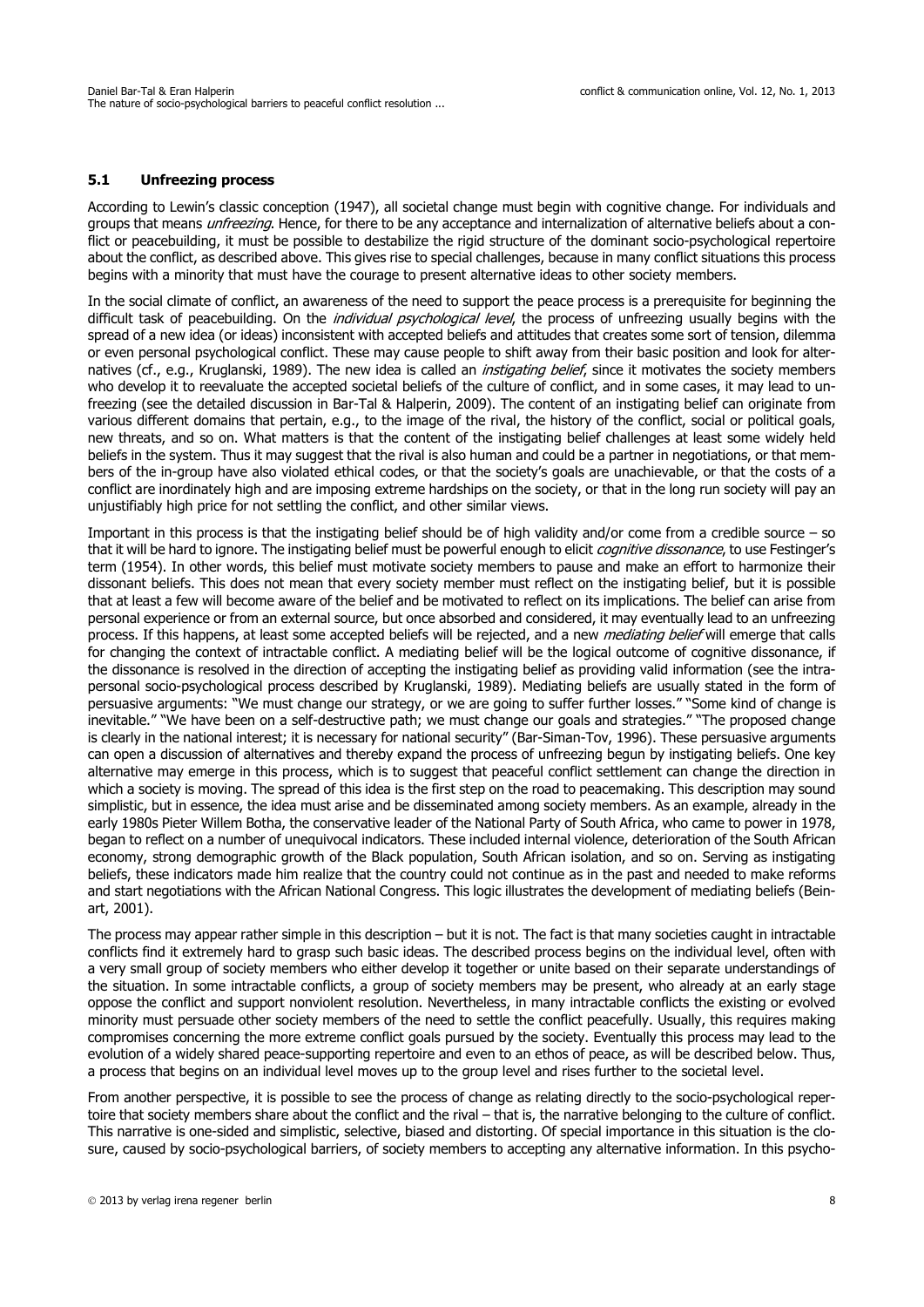logical state, the first step toward any positive change is to recognize that one's own narrative does not reflect the entire truth, that it is instead selective, biased and distorting. Once they reach this conclusion, society members may be able to move beyond this phase to a state of openness to alternative information that sheds new light on the conflict and the rival. Of crucial importance is the last phase, in which society members open themselves to accepting new information and altering their strongly held beliefs and attitudes. This is an essential phase for any meaningful change that can move toward a peacemaking process. Thus, the ultimate test of becoming open and overcoming socio-psychological barriers is a willingness to receive new information that suggests opportunities for peacebuilding. This is the core challenge for any societal change – to motivate society members so that they both open themselves to new information and come to accept it.

# **5.2 Conditions for change**

Some students of conflict resolution hold that the success of peacemaking processes and conflict resolution depends on specific conditions that arise when conflicts are ripe for settlement. For example, Zartman (2000, pp. 228-229) theorized, "If the (two) parties to a conflict (a) perceive themselves to be in a hurting stalemate and (b) perceive the possibility of a negotiated solution (a way out), the conflict is ripe for resolution (i.e., for negotiations toward resolution to begin)." Pruitt (2007) offers a psychological perspective on "ripeness theory," which he uses to analyze the Northern Ireland peace process. In his view, *ripeness* mirrors each party's willingness to enter into and stay committed to peace negotiations. Antecedents of readiness include motivation to extricate oneself from the conflict situation, together with optimism about the prospect of reaching a mutually advantageous outcome. When readiness is present, a subtle conciliatory signal may be offered. If the other party reciprocates, optimism should increase on both sides. We would argue that this stage does not come about by a natural process of development, but instead results from ongoing and consistent persuasion by those who undertake to move toward peacemaking. In other words, both individuals and groups must advocate and support the peacemaking process. They become aware of new peace-supporting ideas, adopt them, and disseminate them among other society members, in an effort to mobilize them for the cause of peace.

In addition, ideas about terminating a conflict peacefully often arise and are successfully disseminated when changes are seen in the *context* of the conflict. These contextual changes relate to major events and/or information that may facilitate the process of peacemaking, and we can therefore refer to this as the "emergence of facilitating conditions." Contextual facilitating conditions can occur at any point in time during the peacemaking process. They can appear either at the beginning, contributing to the emergence of the first instigating beliefs, or at more advanced stages, when a substantial minority already supports the peace process. Any list of such facilitating conditions, which can include major events or information, would be open-ended, as different societies may be responsive to influence by different experiences. Also, they probably will not sway a whole society to support peacemaking, but can serve as evidence for at least some society members of the need to resolve the conflict peacefully, and thus can contribute to the unfreezing process.

We note that among the most salient facilitating conditions that can serve as a major event and/or as information are trustbuilding gestures by the rival that lead to changes in perceptions of the opponent's character, intentions and goals. Information about these gestures or even direct experience may begin to change existing images of the rival as malevolent and intransigent. One of the best examples to illustrate this process is Anwar Sadat's visit to Jerusalem on November 20, 1977, in the midst of the intractable Israeli-Egyptian conflict, where he met with Israeli Prime Minister Menachem Begin and other leaders and elite members. He proclaimed to the Israeli Parliament (Knesset):

..I come to you today on solid ground to shape a new life and to establish peace. We all love this land, the land of God, we all, Muslims, Christians and Jews, all worship God.... I have come to you so that together we should build a durable peace based on justice to avoid the shedding of one single drop of blood by both sides. It is for this reason that I have proclaimed my readiness to go to the farthest corner of the earth… Allow me to address my call from this rostrum to the people of Israel. I pledge myself with true and sincere words to every man, woman and child in Israel. I tell them, from the Egyptian people, who bless this sacred mission of peace, I convey to you the message of peace of the Egyptian people, who do not harbor fanaticism and whose sons, Muslims, Christians and Jews, live together in a state of cordiality, love and tolerance."<sup>1</sup>

Following this dramatic and unprecedented gesture, as a study by Oren (2005) showed, Israeli Jews substantially reduced their support for the major beliefs of the ethos of conflict. For example, prior to the visit over 70% of Israeli Jews thought the Arabs wanted to annihilate Israel, but after the visit, the percentage dropped below 50%.

Another facilitating condition pertains to major information about the state of society. The realization of the costs that society pays for continuing a conflict may lead to the crystallization of a belief in the need to change perceptions of the conflict and the rival, reconsider policies of intransigence and even adopt a willingness to compromise that facilitates resolving the conflict peacefully. An example of this factor can be seen in the perceptions of French President Charles de Gaulle, who came to power in 1958 intending to keep French control over Algeria. The French army achieved a series of military victories

<sup>1.</sup> [http://www.jewishvirtuallibrary.org/jsource/Peace/sadat\\_speech.html. –](http://www.jewishvirtuallibrary.org/jsource/Peace/sadat_speech.html. ) September 9, 2011.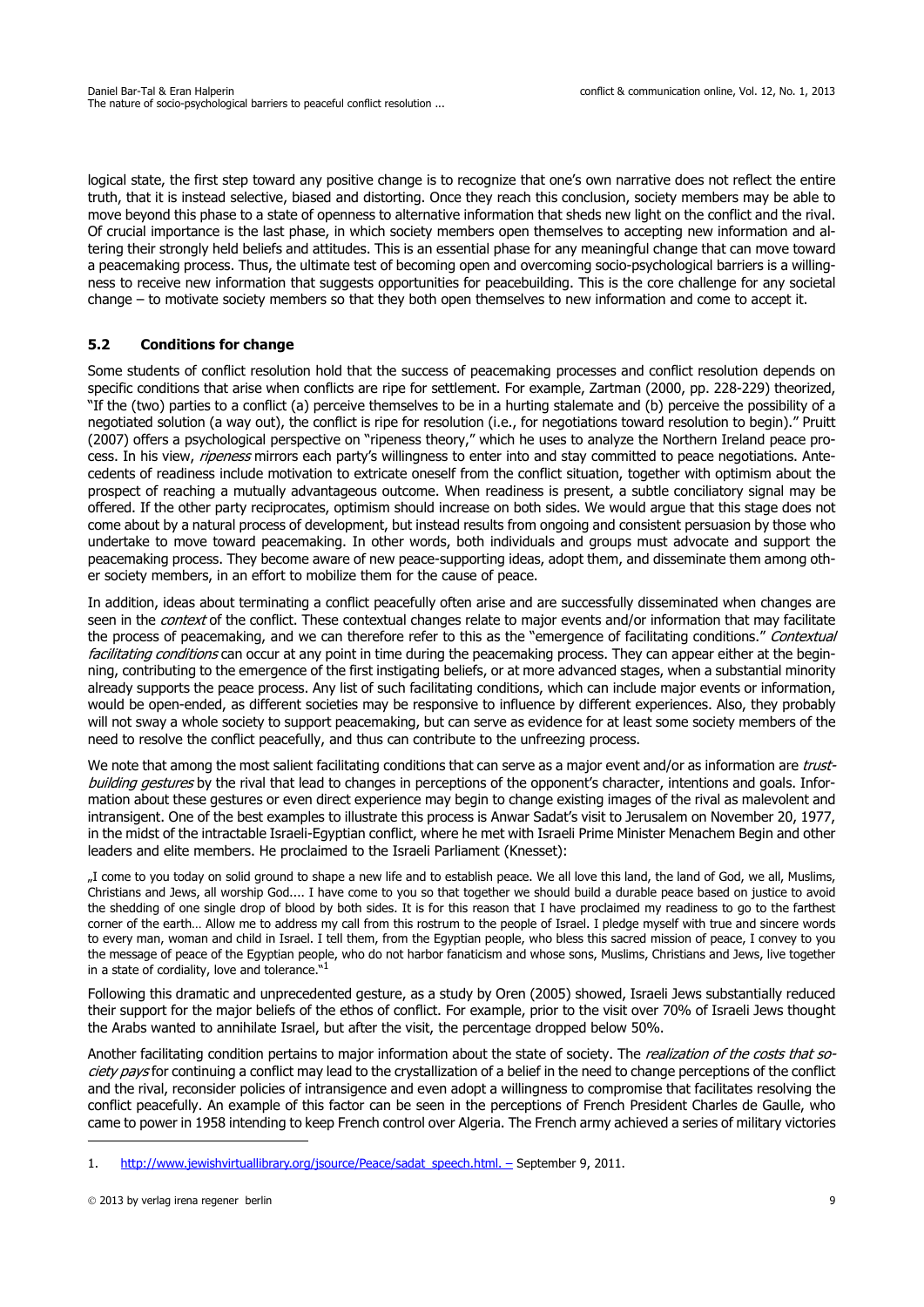in 1958-59 and very clearly gained the upper hand in the war in Algeria. Nevertheless, de Gaulle changed his position radically and began to speak about "self-determination" for Algeria, thus signaling a readiness to settle the conflict peacefully. He changed his position, because he realized that France was already paying an enormous price on the intra-societal level through polarization, with very high losses in human life and material destruction. On the military level, there was an overextension of the French army, and on the international stage, France was coming under great pressure and was increasingly isolated (Horne, 2006).

Sometimes *intervention by a powerful third party* [that demands the peaceful resolution of a conflict may also be a deter](http://en.wikipedia.org/wiki/Slobodan_Milo%C5%A1evi%C4%87)mining factor in changing conflict perceptions. In this context, a third party with major resources and high prestige may even use force to compel the party or parties to a violent conflict to agree to a peaceful settlement. An example that illus[trates this context is US intervention in the Yugoslavian conflict. Between August 30 and September 20, 1995, NATO carried](http://en.wikipedia.org/wiki/Slobodan_Milo%C5%A1evi%C4%87) out airstrikes, mainly against the Serbs, to force an end to the conflict. Indeed the air campaign constituted the decisive pressure on Slobodan Milošević [to change his policy and accept the November 21, 1995 D](http://en.wikipedia.org/wiki/Slobodan_Milo%C5%A1evi%C4%87)[ayton Peace Agreement, which](http://en.wikipedia.org/wiki/Dayton_Agreement) [finally ended the hostilities \(Holbrooke, 1999\). In another example, US Senator George Mitchell, a special envoy appointed](http://en.wikipedia.org/wiki/Dayton_Agreement) by President Clinton, played a pivotal role in persuading Northern Irish Catholics and Protestants to sign the April 10, 1998 "Good Friday Agreement" (Mitchell, 1999).

Sometimes, in contrast, *major incentives* offered by a highly respected *third party* to at least one conflict party may affect this party's views of a given intractable conflict and persuade it to take a more conciliatory position. As an example, Goren (2010) analyzed the case of Turkey, at a time when it was involved in two protracted and violent conflicts, one in Cyprus and the other with the Kurds in Eastern Turkey. EU membership was an important national goal for Turkey at that time, and consequently in 1987 it applied to join the European Union. The EU set specific conditions for admission that included changing Turkish policies toward the two conflicts. In fact, due to the EU demands, Turkey persuaded the Turkish-Cypriot leadership to accept Kofi Annan's peace proposal to resolve the Cyprus conflict. In addition, the Turkish government also approved a set of major reforms, among others, abolishing the death penalty, granting cultural rights to the Kurds and limiting Turkish military measures in the predominantly Kurdish region.

Changes in beliefs regarding a conflict may also result from *global geopolitical processes and events not directly related to* the conflict (for example, the collapse of a superpower or new geopolitical realignments). In this case, global change as a facilitating condition may influence a conflict party to adopt a more conciliatory position. An example of this sort of change was the decision by Yasser Arafat and the PLO to cooperate more extensively with Israel, which led to the 1993 Oslo Peace Agreement. This move toward reconciliation seems to have been a response to the collapse of the USSR, which in the past had strongly supported the PLO in its conflict with Israel (Tessler, 2009).

In addition, it is possible to list facilitating conditions, such as a traumatic war or a major battle, that raise the price of a conflict and induce a reassessment of the costs and benefits. Such events may suggest that the rival is so powerful that victory is unlikely. An example of this kind of event is the disastrous battle of Dien Bien Phu in 1954, which had a dramatic influence on the French decision to negotiate the Geneva Accord to end the conflict with the Vietnamese communists. Furthermore, major events and/or information about the *emergence of a new enemy* that seems more threatening can persuade leaders of the need to settle a long-term conflict peacefully in order to concentrate resources on fighting the new enemy. As an example, an argument commonly used in Israel is that peace with the Palestinians is necessary in order to focus more on the threat from Iran. Finally, the spread of *information about war crimes or atrocities* committed by a country may reduce its citizens' motivation to continue a conflict. As an example, the 1968 My Lai massacre by a US army unit became public knowledge in 1969 and strengthened domestic opposition to the Vietnam War.

The descriptions offered here of various conditions are neither complete nor mutually exclusive. Each of them alone, as well as various combinations, may give rise to new needs and goals that are more important than the ones that originally led to the conflict. As a result, a set of beliefs may emerge that can help to unfreeze the repertoires that support continued conflict. As noted, different beliefs can lead to unfreezing, but perhaps one of the most influential is the recognition that the costs of continuing a conflict will exceed those that must be paid, if a specific peaceful solution is accepted (Bar-Tal & Halperin, 2009). This recognition is a powerful idea that may guide the peacemaking process to a successful conclusion. In essence, it focuses on the losses a society may incur if it does not resolve its conflict peacefully under the existing conditions.

### **5.3 Effects of information about losses as a facilitating condition**

Our theorizing about the importance of losses is based partly on Kahneman and Tversky's (1979) prospect theory, which has been adapted to apply to conflict situations (e.g., Boettcher, 2004; Levy, 1996; Geva & Mintz, 1997). According to prospect theory, people are more strongly motivated to conserve what they already possess than they are to strive for what they still lack (Tversky & Kahneman, 1986). In the language of *prospect theory*, the value function is steeper on the loss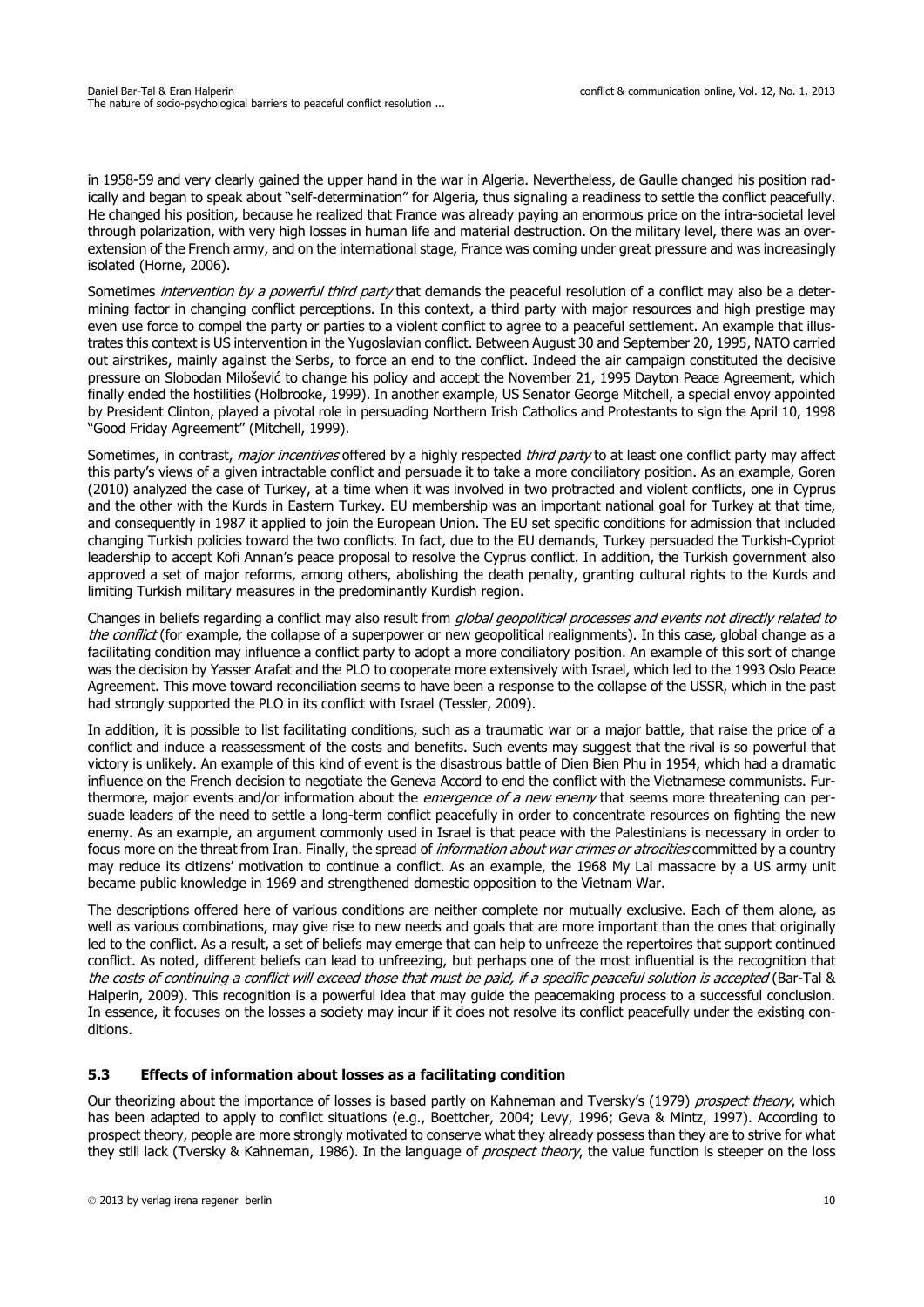side than on the gain side. The theory's insight about the greater impact of anticipated losses than of anticipated gains has also been included in other theories. One example is the *conservation of resources theory* (Hobfoll, 1989), which asserts that losing resources through a traumatic event causes greater distress than an equivalent failure to acquire new resources. A similar *negativity bias* has been found in the literature on persuasion. Negative events and information tend to be more closely watched and better remembered, and are thus more likely to cause attitude change than positive events and information (see Cacioppo & Berntson, 1994 for a review).

One way to emphasize the potential losses associated with continuing a conflict and to reduce the focus on losses associated with a peaceful settlement is to reframe the *reference point. Prospect theory* holds that people react more strongly to changes in assets than to net asset levels; that is, they react to *gains* and losses from a reference point, rather than responding to the *absolute values* of the gains or losses (e.g., Kahneman & Tversky, 1979; Tversky & Kahneman, 1986). In most cases, the reference point is the status quo, but sometimes it can be an "aspiration level" (Payne, Laughhunn, & Crum, 1981) or a desired goal (Heath, Larrick, & Wu, 1999). Very often, members of societies involved in conflict are socialized to believe in the feasibility of future gains from the conflict or even in the ultimate victory of their side over their rival (Bar-Tal, 2007a). The alternative possibility of paying a high price for continuing a conflict or being defeated is often discounted or trivialized. As a result, when the compromises required to reach a peaceful conflict settlement are compared with society's ambitions, or even with the *status quo* (usually for the stronger group), people perceive peace as unacceptably costly. In other words, the motivation to reevaluate firmly held beliefs and consider alternatives depends on a prior realization that continuing the conflict will not lead to a better or desired future, but may instead drastically reduce the chances of achieving one (Bartunek, 1993). Moreover, as noted, continuing a conflict could in fact result in losses far greater than the ones that would have to be accepted to arrange a peaceful resolution of the conflict via negotiation and compromise.

Two notable examples of changes that were driven, at least to some extent, by the described processes are the peacemaking processes in Northern Ireland and South Africa. With regard to Northern Ireland, MacGinty and Darby (2002) recently argued that in the early 90s the Unionists began to realize that future change was inevitable and that such change might cause a variety of major losses for the Unionist side in the conflict. This was one of the central motivations for reconsidering their position and finally entering into negotiations in order to be able to influence a possible agreement. These authors quote a statement by a senior Orangeman that they believe reflected a common view shared by the Unionists: "Every time something comes along it is worse than what came before" (MacGinty & Darby, 2002, p. 23). In the context of the South African conflict, Mufson (1991) has offered a similar image of the unfreezing process. When de Klerk and his supporters finally realized that "White South Africans' bargaining position would only grow weaker with time" (p. 124), they agreed to negotiations and made every effort to move as quickly as possible towards a viable settlement.

Working with colleagues (Gayer, Landman, Halperin, & Bar-Tal, 2009), we have tested the suggested process with a group of Israeli Jews. Our main assumption was that instigating beliefs, including information about potential future losses in various life domains (e.g., economic and demographic situations, as well as potential negotiations with the Palestinians), can unfreeze Israelis' predispositions toward the peace process with the Palestinians.

Based on this assumption, we made a correlational study (Study 1) using a representative nationwide sample of Israeli Jews. We found that Israeli Jews who believe that time is not on their side, i.e., that the continuation of the Israeli-Palestinian conflict would bring unacceptable losses to Israeli Jewish society, were more inclined to look for alternative information about the conflict. In addition, people who held these beliefs regarding future losses also showed greater willingness to make compromises for the sake of peaceful conflict resolution.

In our second and third studies, we used already available information to evoke certain perceptions of future losses among Jews in Israel and examined the effects on the levels of openness to new information and support for compromise. The results of Study 2 showed that information about possible future losses caused by the implementation of a one-state solution for the Israeli-Palestinian conflict led to attitudinal unfreezing and to higher levels of support for compromise among members of all political groups. It also led to behavioral unfreezing among centrists (persons at the center of the Israeli political spectrum). These findings suggest that new information about losses could not only stimulate Israelis to question the alleged advantages of continuing the conflict, but also persuade them to consider alternative solutions (i.e., a compromise-oriented repertoire) for the conflict.

Furthermore, in accord with the original assumptions of prospect theory, the third study showed: The effects that instigating beliefs about future losses had on cognitive unfreezing and support for compromise were significantly greater than the effects of instigating beliefs regarding future gains, using the same information (for a detailed description of the studies, see Gayer et al., 2009). In other words, the same information framed as a possible loss led to more unfreezing and support for compromise than occurred when the information was framed in terms of possible gains.

These results are highly applicable to the case of the Israeli Jewish society, which accepts in principle a two-state solution, mainly because of the 'demographic threat'. This suggests that the much higher population growth rates of Palestinian com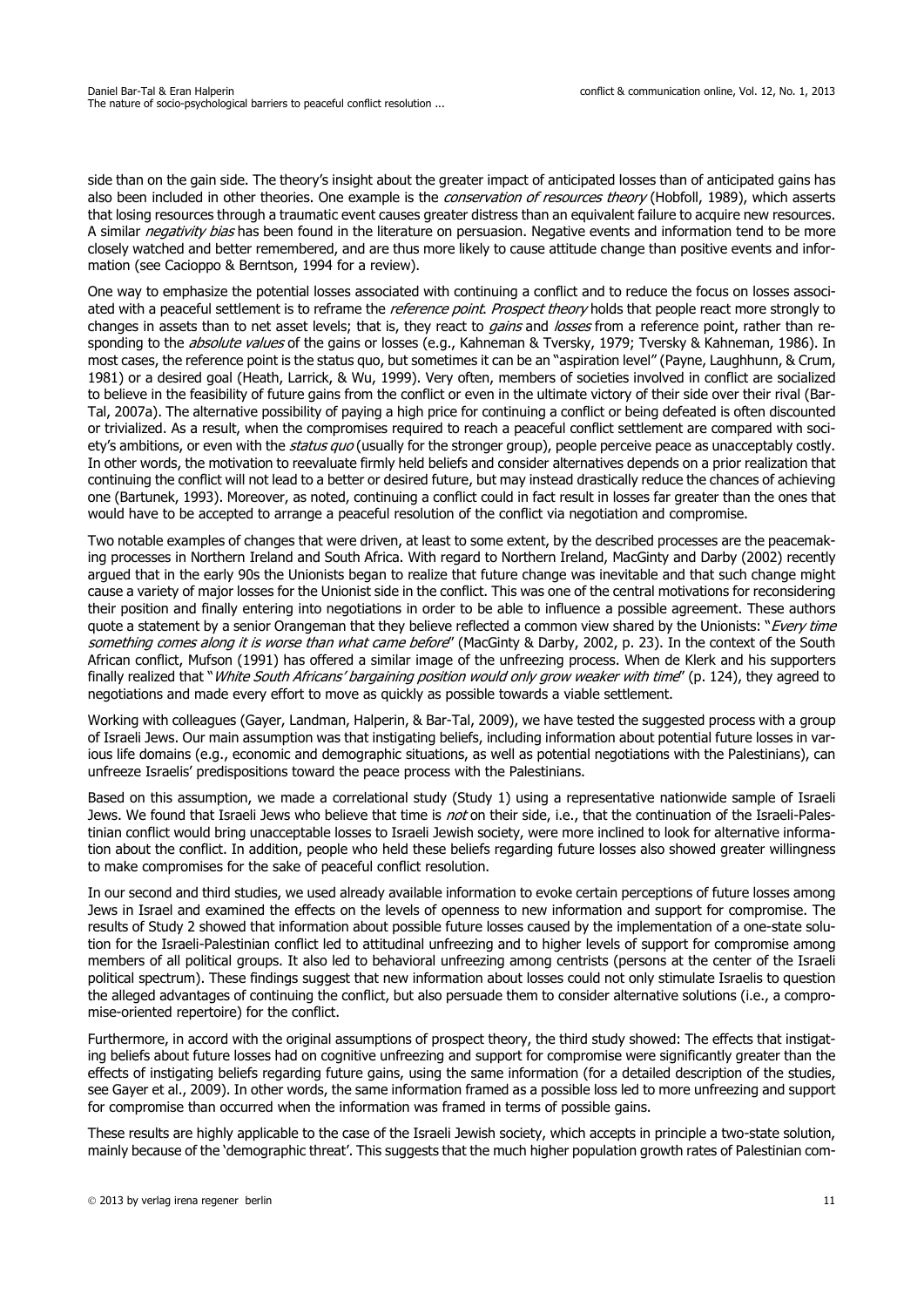munities in Israel and the West Bank will soon upset the population balance between the two largest ethno-religious communities in the region. It is foreseeable that current demographic trends will lead to a Palestinian majority within the next few decades.

Accepting this conclusion encourages unfreezing. The ultimate outcomes of unfreezing include changes in the repertoire that supports continuing the conflict, greater readiness to reassess the conflict, and willingness to entertain alternative beliefs (Bar-Tal & Halperin, 2009). The goal is to encourage alternative societal beliefs that support peaceful conflict settlement (Kruglanski & Webster, 1996). The examples offered here illustrate more than just unfreezing. In all the examples, the leaders went to the point of being able to formulate a coherent set of compromise-facilitating beliefs that supported or served as a comprehensive plan acceptable to the opposing party. Indeed, the ultimate objective is to start from a plan that peacefully settles the conflict and continue on to evolving, accepting and internalizing a new *ethos of peace*. This ethos must serve, in terms of content and structure, as the reverse image of the repertoire of conflict, in such a way that it will adequately meet the needs and aspirations of in-group members. However, unless there is peace and reconciliation, the attempt to form a new socio-psychological repertoire that will fulfill these needs and aspirations appears to be a great challenge for every society striving to end conflict peacefully. Meeting these needs in the two clear-cut situations – intractable violent conflict and viable peace – seems to be much easier than doing so in the "transitional" period between violent conflict and peace, which is burdened by uncertainty and often marked by continuing violence and disruptions by opposition groups.

In summarizing this section, we would like to conclude that the process of unfreezing and the formation of a new system of beliefs that can facilitate the peaceful repositioning of conflict might potentially stem from two by no means mutually exclusive observations: a. Peaceful resolution of a conflict will prevent harm to the in-group and/or even benefit it. b. Peaceful resolution will stop the harm done to the rival and/or do justice to its claims. The first observation is based on utilitarian considerations, while the second relates at least partly to moral considerations. Our studies of inter-group conflicts have convinced us that the former consideration guides most leaders and society members who support peacemaking and conflict resolution.

## **6. Conclusions**

Real disagreements over tangible and intangible goods motivate people to enter into violent, destructive conflicts that disrupt the lives of society members and cause continuing suffering and hardship, as well as great losses of human life. Conflicts burden the affected societies and the international community with serious problems and challenges. Settling these conflicts requires not only addressing the issues at the heart of the disagreement, but also necessitates surmounting the underlying socio-psychological barriers. Moreover, in protracted conflicts these barriers often become the major obstacles to finding solutions. They close the minds of society members and block information processing that can reveal alternative knowledge needed to facilitate peacemaking. Such information is essential for embarking on the path to peace, as it may unfreeze conflict-supporting societal beliefs.

We should not underestimate the fact that the foundation of these barriers consists in *ideological beliefs supporting the* conflict that were formed in society and inculcated in society members via societal institutions and communication channels. These ideological beliefs play a major role in sustaining conflict, fanning its flames and obstructing peaceful resolution. The internal socio-psychological barriers and the mechanisms that society employs are formidable brakes on the peace process. Only a determined minority and its involvement and activism in advocating innovative ideas can overcome the human tendency to cling to habitual patterns of thought and action, and start to overcome the inherent threat and danger in order to build a better world, free of violence, suffering and destruction. Breaking down these barriers is a major challenge for every society that wants to settle severe, violent conflicts and take the road to peace.

The Middle East conflict shows us that this process is difficult and stubbornly resisted by various groups with a vested interest in continued conflict. We do not deal with the economic-military-political interests that play a role in hardening the will to continue the struggle. Rather, we focus only on the ideological investments, as from an early age the respective society members have been inculcated with well established, coherent, systematic and interconnected ideas about why to adhere to extreme national goals and to disregard the needs and goals of the other party. They learn why they should distrust, dehumanize and hate the rival; and view their own group in highly idealized terms as the eternal and sole victim of the conflict. They learn to ignore, deny and repress the suffering of the other group, while focusing solely on their own hardships and excluding from the repertoire any empathetic moral considerations that could challenge the accepted image of the conflict. This ideology is supported throughout each citizen's life by various communication channels and societal institutions that make all educational policies seem valid and beneficial. They indoctrinate people to believe that all those who propose alternative views, either from inside or outside a society, have malevolent intentions, are untrustworthy, and want to harm the common interest.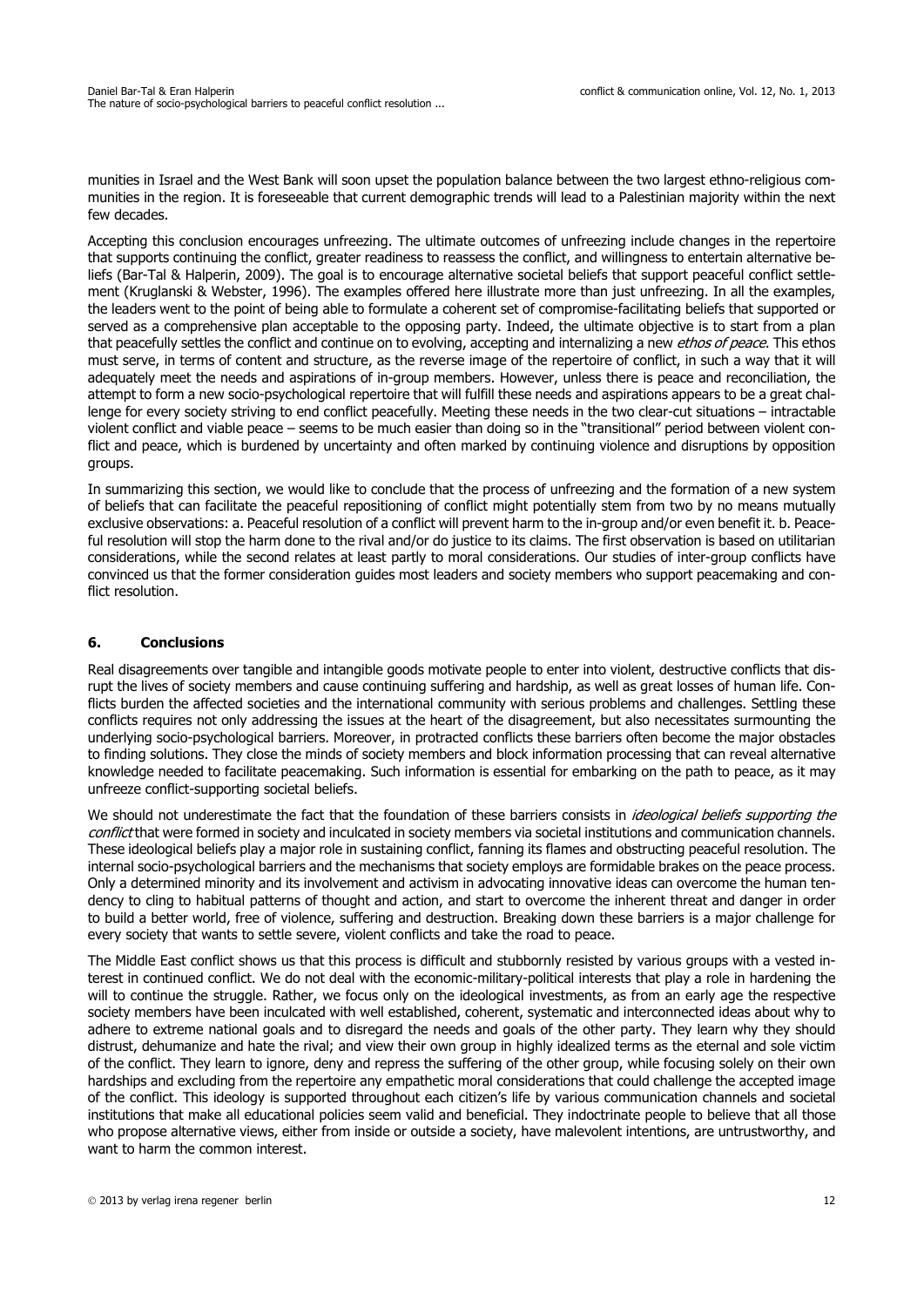The present paper suggests that overcoming socio-psychological barriers is not impossible, but requires intensive persuasion by society members themselves. In other words, society members and their leaders must employ the process of mobilization for peacemaking in much the same way that citizens were originally mobilized to support and participate in the conflict. Unfortunately, this is not so simple. With appeals to patriotism, society members can often be rapidly mobilized to take part in a conflict, but a very long time is usually required to mobilize them to leave the path of conflict for the new path of peacemaking. We know that the ideas of society members matter in both cases. Society members themselves have embraced the idea of engaging in conflict, and they can find new ideas to support the call for peacemaking. In both cases, they must persuade their fellow citizens of the "justness" of the path to peace.

We can learn from these observations that any analysis of intractable conflicts requires a socio-psychological perspective, in addition to other perspectives. People perceive, evaluate, infer and act – they are active participants in the events going on around them. These psychological processes are integral parts of conflict interactions, since human beings are the only real actors on the conflict stage. People make decisions regarding the dissemination of information about the necessity of conflict, the mobilization of society members to continue fighting, the socialization of their children to persist in conflicts and conduct them violently or reject peaceful resolution. In essence, people are the decision-makers, and therefore we must address the psychological tendencies inherent in human nature if we want to change human behavior. Later, if they begin to view the conflict situation differently, they may decide to disseminate the idea of the necessity of peacemaking and begin to mobilize society members for this goal. We hope that addressing the socio-psychological repertoire will create various socialization and mobilization mechanisms for peacemaking and peacebuilding. It is thus essential to offer knowledge that sheds light on the conditions, contents, and processes that can not only persuade society members to embark on the peacebuilding process in times of conflict, but also socialize them to avoid violent, destructive conflicts and costly hate-cycles.

We conclude this paper with two quotations by political leaders who had the courage to break down barriers, and unfortunately later paid the ultimate price for their courage.

When he arrived to make peace with Israel, Egyptian President Anwar Sadat declared in a speech before the Israeli Knesset on November 20, 1977:

"As we really and truly seek peace, we really and truly welcome you to live among us in peace and security.

There was a huge wall between us which you tried to build up over a quarter of a century, but it was destroyed in 1973…. Yet, there remained another wall. This wall constitutes a psychological barrier between us. A barrier of suspicion. A barrier of rejection. A barrier of fear of deception. A barrier of hallucinations around any action, deed or decision. A barrier of cautious and erroneous interpretations of all and every event or statement. It is this psychological barrier which I described in official statements as representing 70 percent of the whole problem."

Seventeen years later, Israeli Prime Minister Yitzhak Rabin, the architect of the Oslo peace process, received the Nobel Peace Prize in Oslo on December 10, 1994. At that time, he declared:

"We will pursue the course of peace with determination and fortitude. We will not let up. We will not give in. Peace will triumph over all our enemies, because the alternative is grim for us all. And we will prevail.

We will prevail because we regard the building of peace as a great blessing for us, and for our children after us."

These messages should be taken to heart and put into practice by everyone who wants to overcome the socio-psychological barriers to peacemaking.

#### References

Adorno, T. W., Frenkel-Brunswik, E., Levinson, D. J. & Sanford, R. N. (1950). The authoritarian personality. New York: Harper.

Altemeyer, B. (1981). Right-wing authoritarianism. Winnipeg: University of Manitoba Press.

Arrow, K. J., Mnookin, R. H., Ross, L. & A. Tversky. (1995). Barriers to conflict resolution. New York: W. W. Norton.

Avni, L. & Klustein, E. (2009). Trojan horse: The impact of European government funding for Israeli NGOs. Jerusalem: NGO Monitor.

Bar-Siman-Tov, Y. (1995). Value-complexity in shifting form war to peace: The Israeli peace-making experience with Egypt. Political Psychology, 16, 545-565.

Bar-Tal, D. (1998). Societal beliefs in times of intractable conflict: The Israeli case. International Journal of Conflict Management, 9, 22-50.

Bar-Tal, D. (2007a). Living with the conflict: Socio-psychological analysis of the Israeli-Jewish society. Jerusalem: Carmel. (in Hebrew).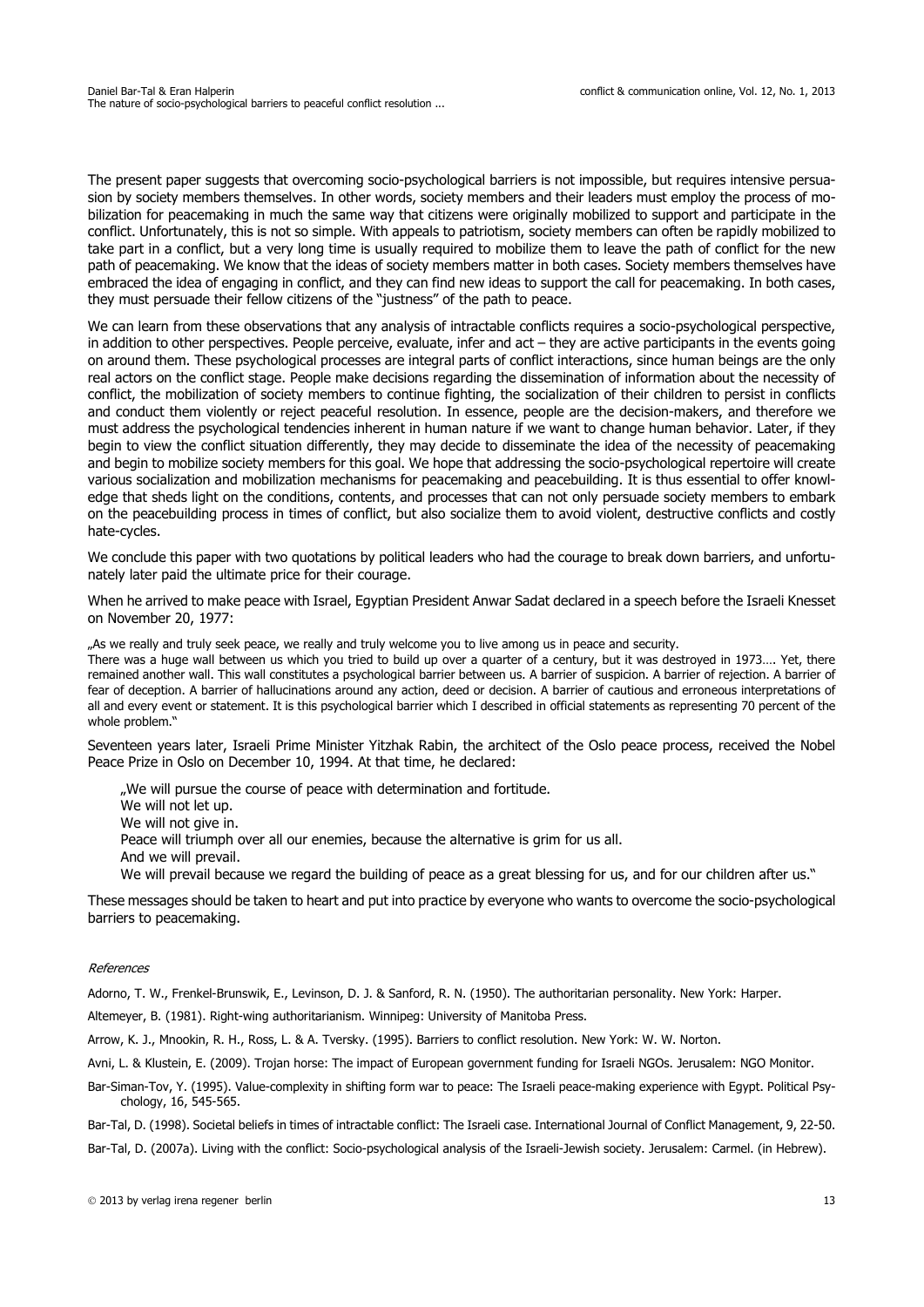Bar-Tal, D. (2007b). Socio-psychological foundations of intractable conflicts. American Behavioral Scientist, 50, 1430-1453.

- Bar-Tal, D. (Ed.) (2011a). Intergroup conflicts and their resolution: Social psychological perspective. New York: Psychology Press.
- Bar-Tal, D. (2011b). Introduction: Conflicts and social psychology. In: D. Bar-Tal (Ed.), Intergroup conflicts and their resolution: Social psychological perspective. New York: Psychology Press.
- Bar-Tal, D. (2013). Intractable conflicts: Socio-psychological foundations and dynamics. Cambridge: Cambridge University Press
- Bar-Tal, D. & Halperin, E. (2009). Overcoming psychological barriers to the peace process: The influence of instigating beliefs about losses. In: M. Mikulincer & P. R. Shaver (Eds.), Prosocial motives, emotions and behavior. Washington, DC: American Psychological Association Press.
- Bar-Tal, D. & Halperin, E. (2011). Socio-psychological barriers to conflict resolution. In: D. Bar-Tal (Ed.), Intergroup conflicts and their resolution: Social psychological perspective. New York: Psychology Press, 217-240.
- Bartunek, J. M. (1993). The multiple cognitions and conflict associated with second order organizational change. In J. K. Murnighan (Ed.), Social psychology in organizations: Advances in theory and research. Englewood Cliffs, NJ: Prentice Hall, 322-349.
- Beinart, W. (2001). Twentieth-century South Africa. Oxford: Oxford University Press.
- Beit-Hallahmi, B. & Argyle, M. (1997). The psychology of religious behaviour, belief, and experience. London: Routledge.
- Ben Shabat, C. (2010). Collective memory and ethos of conflict acquisition during childhood: Comparing children attending state-secular and state-religious schools in Israel. Masters Thesis submitted to the Program in Counseling Education, School of Education, Tel Aviv University. (in Hebrew).
- Berger, S. (2005). A return to the national paradigm? National history writing in Germany, Italy, France, and Britain from 1945 to the present. The Journal of Modern History, 77(3), 629-678.
- Boettcher, W. A. (2004). The prospects for prospect theory: An empirical evaluation of international relations applications of framing and loss aversion. Political Psychology, 25, 331-362.
- Brown, R. & Davis-Brown, B. (1998). The making of memory: The politics of archives, libraries and museums in the construction of national consciousness. History of the Human Sciences, 11, 17-32.
- Burton, J. W. (Ed.) (1990). Conflict: Human needs theory. New York: St. Martin's Press.
- Cacioppo, J. T. & Berntson, G. G. (1994). Relationship between attitudes and evaluative space. A critical review, with emphasis on the separability of positive and negative substrates. Psychological Bulletin, 115, 401-423.
- Cairns, E. (1996). Children in political violence. Oxford, UK: Blackwell.
- Carruthers, S. (2000). The Media at war: Communication and conflict in the twentieth century. New York: Palgrave.
- de Jong, J. T. V. M. (Ed.). (2002). Trauma, war, and violence: Public mental health in socio-cultural context. New York: Kluwer Academic Publishers Dixon, 2010.
- Dweck, C. S. (1999). Self-Theories: Their role in motivation, personality and development. Philadelphia: Taylor and Francis/Psychology Press.
- Dweck, C. S. & Ehrlinger, J. (2006). Implicit theories and conflict resolution. In: Deutsch, M. & Coleman, P. T., Marcus, E. C. (Eds.), The handbook of conflict resolution: Theory and practice  $(2^{nd}$  edition). San Francisco: Jossey-Bass Publishers, 317-330.
- Eagley, A. H. & Chaiken, S. (1993). The psychology of attitudes. Fort Worth: Harcourt Brace College Publishers.
- Ecker, U., Lewandowsky, S. & Tang, D. (2010). Explicit warnings reduce but do not eliminate the continued influence of misinformation. Memory & Cognition, 38(8), 1087-1100.
- Fazio, R. H. (1995). Attitudes as object-evaluation associations. Determinants, consequences, and correlates of attitude accessibility. In: R. E. Petty, & J. A. Krosnick (Eds.), Attitude strength: Antecedents and consequences. Mahwah, NJ: Erlbaum, 247-283.
- Gayer, C., C., Landman, S., Halperin, E. & Bar-Tal, D. (2009). Overcoming psychological barriers to peaceful conflict resolution: The role of arguments about losses. Journal of Conflict Resolution, 53, 951-975.
- Geva, N. & Mintz, A. (Eds.). (1997). Decision-making on war and peace: The cognitive-rational debate. Boulder, CO: Lynne Rienner Publishers.
- Golec, A. & Federico, C. M. (2004). Understanding responses to political conflict: Interactive effects of the need for closure and salient conflict schema. Journal of Personality and Social Psychology, 87, 750-762.
- Goren, N. (2010). The role of external incentives in promoting peace: The cases of Israel and Turkey. Dissertation submitted to the Hebrew University of Jerusalem.
- Halperin, E. & Bar-Tal, D. (2011). Socio-psychological barriers to peace making: An empirical examination within the Israeli Jewish society. Journal of Peace Research, 48, 637-657.
- Halperin, E., Sharvit, K. & Gross, J. J. (2011). Emotions and emotion regulation in conflicts. In: D. Bar-Tal (Ed.), Intergroup conflicts and their resolution: A social psychological perspective. New York: Psychology Press, 83-103.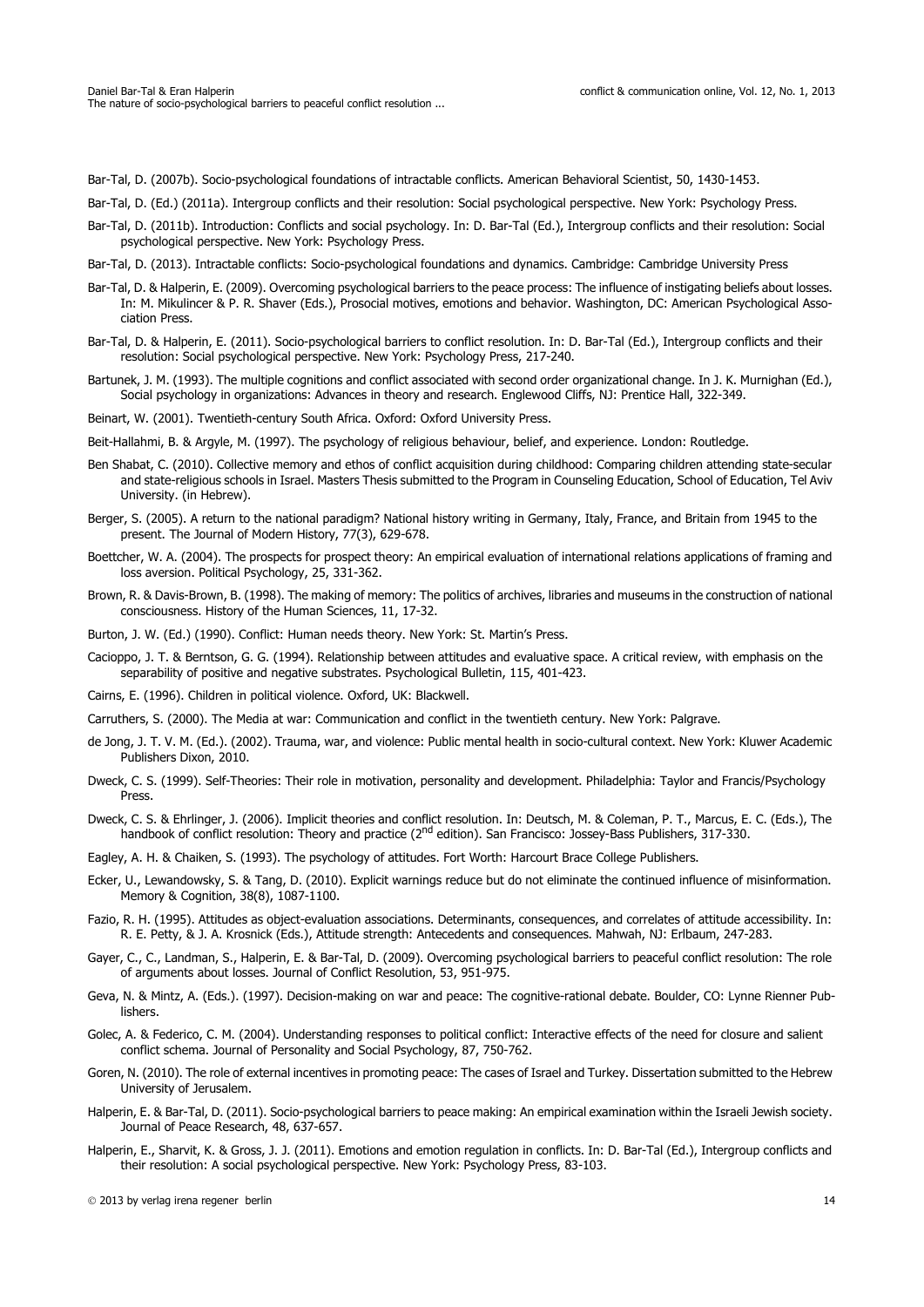Heath, C., Larrick, R. P. & Wu, G. (1999). Goals as reference points. Cognitive Psychology, 38, 79-109.

Hobfoll, S. E. (1989). Conservation of resources: A new attempt at conceptualizing stress. American Psychologist, 44(3), 513-524.

Holbrooke, R. (1999). To end a war. New York: Modern Library.

Horowitz, D. L. (1985). Ethnic groups in conflict. Berkeley: University of California Press.

Horowitz, D. L. (2000). Ethnic groups in conflict (2<sup>nd</sup> edition). Berkeley: University of California Press.

Jost, J. T. (2006). The end of the end of ideology. American Psychologist, 61, 651-670.

Jost, J. T., Glaser, J., Kruglanski, A. & Sulloway, F. J. (2003). Political conservatism as motivated social cognition. Psychological Bulletin, 129, 339-375.

Kahneman, D. & Tversky, A. (1979). Prospect theory: An analysis of decision under risk. Econometrica, 47, 263-291.

- Kahneman, D., Knetsch, J. L. & Thaler, R. H. (1991). The endowment effect, loss aversion, and status quo bias. Journal of Economic Perspectives, 5, 193-206.
- Kelman, H. C. (2007). Social-psychological dimensions of international conflict. In: I. W. Zartman (Ed.), Peacemaking in international conflict: Methods and techniques (Revised edition). Washington, DC: United States Institute of Peace Press, 61-107.
- Kelman, H. C. & Fisher, R. J. (2003). Conflict analysis and resolution. In: D. O. Sears, L. Huddy & R. Jervis (Eds.), Oxford handbook of political psychology. New York: Oxford University Press, 315–353.

Kimball, C. (2002). When religion becomes evil. San Francisco: Harper Collins Publishers.

- Klar, Y. (August 2011). Barriers and prospects in Israel and Palestine: An experimental social psychology perspective. Paper presented at the annual meeting of the American Psychological Association, Washington, DC, August 2011.
- Klar, Y. & Baram, H. (November 2011). The taxing exposure to the other side's historical narrative and the attempts to "fence" one's own narrative. Paper presented at the Harvard-IDC Symposium on Political Psychology and Decision-Making. Herzliya, Interdisciplinary Center of Herzliya, (November 8-9, 2011).
- Kriesberg, L. (1993). Intractable conflict. Peace Review, 5, 417-421.

Kriesberg, L. (2007). Constructive conflicts: From escalation to resolution (3<sup>rd</sup> edition). Lanham, MD: Rowman & Littlefield.

Krosnick, J. A. (1989). Attitude importance and attitude accessibility. Personality and Social Psychology Bulletin, 15, 297-308.

Kruglanski, A. W. (1989). Lay epistemics and human knowledge: Cognitive and motivational bases. New York: Plenum.

Kruglanski, A. W. (2004). The psychology of closed mindedness. New York: Psychology Press.

Kruglanski, A. W. & Webster, D. M. (1996). Motivated closing of the mind: 'seizing' and 'freezing'. Psychological Review, 103 (2) 263-283.

- Kruglanski, A. W. (1989). Lay epistemics and human knowledge. New York: Plenum.
- Kunda, Z. (1990). The case for motivated reasoning. Psychological Bulletin, 108, 480-498.
- Lavine, H., Borgida, E. & Sullivan, J. L. (2000). On the relationship between involvement and attitude accessibility: Toward a cognitivemotivational model of political information processing. Political Psychology 21, 81-106.
- Levy, J. S. (1996). Loss aversion, framing, and bargaining: The implications of prospect theory for international conflict. International Political Science Review, 17, 179.
- Lewandowsky, S., Stritzke W., Oberauer K. & Morales, M. (2009). Misinformation and the "War on Terror": When memory turns fiction into fact. In: S. L. W. Stritzke, D. Denemark, J. Clare, & F. Morgan (Eds.) Terrorism and torture: An interdisciplinary perspective. Cambridge: Cambridge University Press, 179-203.
- Lewin, K. (1947/1976). Frontiers in group dynamics. In: D. Cartwright (Ed.), Field theory in social science: Selected theoretical papers by Kurt Lewin. Chicago: University of Chicago Press.
- MacGinty, R. & Darby, J. (2002). Guns and government: The management of the Northern Ireland peace process. Houndmills, UK: Palgrave Macmillan.
- Maoz, I. & Eidelson, R. (2007). Psychological bases of extreme policy preferences: How the personal beliefs of Israeli-Jews predict their support for population transfer in the Israeli-Palestinian conflict. American Behavioral Scientists, 50, 1476-1497.
- Milgram, N. A. (Ed.). (1986). Stress and coping in time of war: generalizations from the Israeli experience. New York: Brunner/Mazel.
- Mintz, A. & Geva, N. (1997). A prospect-based analysis of war termination. In Conflict in World Politics: Advances in the study of crisis, war and peace, edited by F. P. Harvey and B. D. Mor. New York: Palgrave Publishers.
- Mitchell, G. J. (1999). Making peace. Berkeley: University of California Press.
- Oren, N. (2005). The impact of major events in the Arab-Israel conflict on the ethos of conflict of the Israeli Jewish society (1967-2000). Dissertation submitted to Tel Aviv University, Tel Aviv. (in Hebrew).

Payne, J. W., Laughhunn, D. J. & Crum, R. (1981). Further tests of aspiration level effects in risky choice. Management Science, 27, 953-958.

2013 by verlag irena regener berlin 15